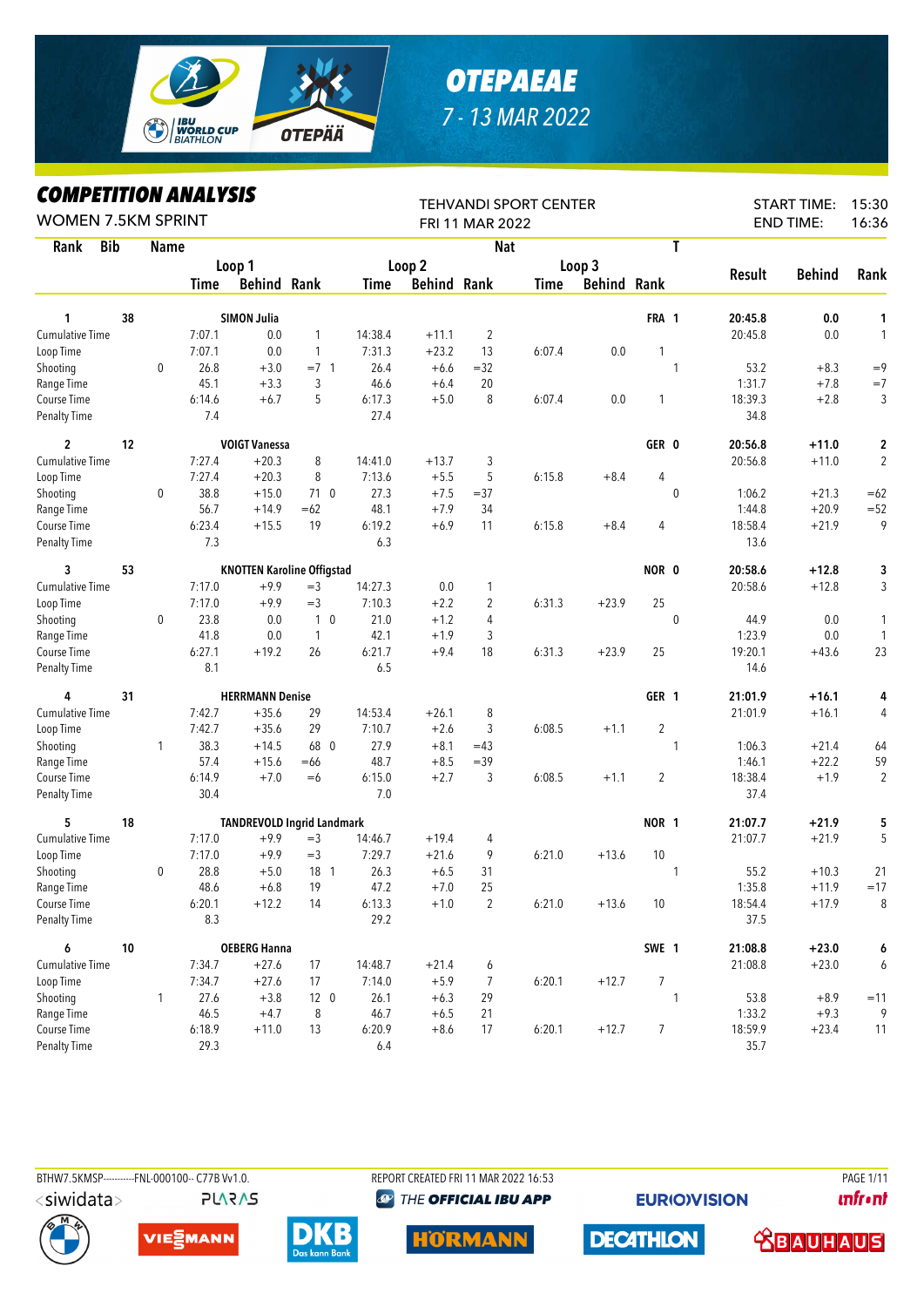| <b>Bib</b><br>Rank        |    | <b>Name</b>    |                |                                |                                   |                |                    | <b>Nat</b>     |             |                    |                  | T              |                |               |                |
|---------------------------|----|----------------|----------------|--------------------------------|-----------------------------------|----------------|--------------------|----------------|-------------|--------------------|------------------|----------------|----------------|---------------|----------------|
|                           |    |                |                | Loop 1                         |                                   |                | Loop 2             |                |             | Loop 3             |                  |                |                |               |                |
|                           |    |                | Time           | <b>Behind Rank</b>             |                                   | Time           | <b>Behind Rank</b> |                | <b>Time</b> | <b>Behind Rank</b> |                  |                | <b>Result</b>  | <b>Behind</b> | Rank           |
|                           |    |                |                |                                |                                   |                |                    |                |             |                    |                  |                |                |               |                |
| 7                         | 8  |                |                | <b>CHEVALIER-BOUCHET Anais</b> |                                   |                |                    |                |             |                    | FRA 1            |                | 21:10.4        | $+24.6$       | 7              |
| <b>Cumulative Time</b>    |    |                | 7:10.7         | $+3.6$                         | $\overline{2}$                    | 14:47.7        | $+20.4$            | 5              |             |                    |                  |                | 21:10.4        | $+24.6$       | $\overline{7}$ |
| Loop Time                 |    | $\mathbf 0$    | 7:10.7<br>28.4 | $+3.6$                         | $\overline{2}$<br>16 <sub>1</sub> | 7:37.0<br>26.9 | $+28.9$            | $= 20$<br>36   | 6:22.7      | $+15.3$            | 13               |                |                | $+10.5$       |                |
| Shooting                  |    |                | 47.6           | $+4.6$<br>$+5.8$               | 12                                | 47.7           | $+7.1$             | 28             |             |                    |                  | 1              | 55.4<br>1:35.3 | $+11.4$       | 22             |
| Range Time<br>Course Time |    |                | 6:15.3         | $+7.4$                         | 8                                 | 6:20.7         | $+7.5$<br>$+8.4$   | 16             | 6:22.7      | $+15.3$            | 13               |                | 18:58.7        | $+22.2$       | 14<br>10       |
| <b>Penalty Time</b>       |    |                | 7.8            |                                |                                   | 28.6           |                    |                |             |                    |                  |                | 36.4           |               |                |
| 8                         | 14 |                |                | <b>OEBERG Elvira</b>           |                                   |                |                    |                |             |                    | SWE <sub>2</sub> |                | 21:19.3        | $+33.5$       | 8              |
| Cumulative Time           |    |                | 7:54.3         | $+47.2$                        | 38                                | 15:05.9        | $+38.6$            | 14             |             |                    |                  |                | 21:19.3        | $+33.5$       | 8              |
| Loop Time                 |    |                | 7:54.3         | $+47.2$                        | 38                                | 7:11.6         | $+3.5$             | 4              | 6:13.4      | $+6.0$             | 3                |                |                |               |                |
| Shooting                  |    | $\overline{2}$ | 30.9           | $+7.1$                         | $=32$ 0                           | 26.5           | $+6.7$             | 34             |             |                    |                  | $\overline{2}$ | 57.4           | $+12.5$       | 29             |
| Range Time                |    |                | 50.1           | $+8.3$                         | 24                                | 45.6           | $+5.4$             | 14             |             |                    |                  |                | 1:35.7         | $+11.8$       | 16             |
| Course Time               |    |                | 6:10.4         | $+2.5$                         | $\overline{2}$                    | 6:19.5         | $+7.2$             | $=13$          | 6:13.4      | $+6.0$             | 3                |                | 18:43.3        | $+6.8$        | 4              |
| <b>Penalty Time</b>       |    |                | 53.8           |                                |                                   | 6.5            |                    |                |             |                    |                  |                | 1:00.3         |               |                |
| 9                         | 26 |                |                | <b>HAUSER Lisa Theresa</b>     |                                   |                |                    |                |             |                    | AUT <sub>1</sub> |                | 21:20.0        | $+34.2$       | 9              |
| <b>Cumulative Time</b>    |    |                | 7:40.9         | $+33.8$                        | 25                                | 14:49.0        | $+21.7$            | 7              |             |                    |                  |                | 21:20.0        | $+34.2$       | 9              |
| Loop Time                 |    |                | 7:40.9         | $+33.8$                        | 25                                | 7:08.1         | 0.0                | 1              | 6:31.0      | $+23.6$            | $= 22$           |                |                |               |                |
| Shooting                  |    | 1              | 30.9           | $+7.1$                         | $=32$ 0                           | 22.8           | $+3.0$             | 6              |             |                    |                  | 1              | 53.8           | $+8.9$        | $=11$          |
| Range Time                |    |                | 49.7           | $+7.9$                         | 22                                | 45.1           | $+4.9$             | 11             |             |                    |                  |                | 1:34.8         | $+10.9$       | 13             |
| Course Time               |    |                | 6:22.5         | $+14.6$                        | 17                                | 6:16.4         | $+4.1$             | 6              | 6:31.0      | $+23.6$            | $= 22$           |                | 19:09.9        | $+33.4$       | 18             |
| <b>Penalty Time</b>       |    |                | 28.7           |                                |                                   | 6.6            |                    |                |             |                    |                  |                | 35.3           |               |                |
| 10                        | 3  |                |                | <b>ROEISELAND Marte Olsbu</b>  |                                   |                |                    |                |             |                    | NOR <sub>2</sub> |                | 21:21.3        | $+35.5$       | 10             |
| Cumulative Time           |    |                | 7:30.5         | $+23.4$                        | $=11$                             | 15:00.6        | $+33.3$            | 12             |             |                    |                  |                | 21:21.3        | $+35.5$       | 10             |
| Loop Time                 |    |                | 7:30.5         | $+23.4$                        | $=11$                             | 7:30.1         | $+22.0$            | 10             | 6:20.7      | $+13.3$            | $=8$             |                |                |               |                |
| Shooting                  |    | $\mathbf{1}$   | 27.2           | $+3.4$                         | $= 9 \quad 1$                     | 23.7           | $+3.9$             | 12             |             |                    |                  | $\overline{2}$ | 50.9           | $+6.0$        | 6              |
| Range Time                |    |                | 46.1           | $+4.3$                         | $=6$                              | 45.3           | $+5.1$             | 12             |             |                    |                  |                | 1:31.4         | $+7.5$        | 6              |
| Course Time               |    |                | 6:14.9         | $+7.0$                         | $=6$                              | 6:16.6         | $+4.3$             | $\overline{7}$ | 6:20.7      | $+13.3$            | $=8$             |                | 18:52.2        | $+15.7$       | 6              |
| <b>Penalty Time</b>       |    |                | 29.5           |                                |                                   | 28.2           |                    |                |             |                    |                  |                | 57.7           |               |                |
| 11                        | 20 |                |                | <b>ECKHOFF Tiril</b>           |                                   |                |                    |                |             |                    | NOR <sub>2</sub> |                | 21:24.8        | $+39.0$       | 11             |
| <b>Cumulative Time</b>    |    |                | 7:30.5         | $+23.4$                        | $=11$                             | 15:01.7        | $+34.4$            | 13             |             |                    |                  |                | 21:24.8        | $+39.0$       | 11             |
| Loop Time                 |    |                | 7:30.5         | $+23.4$                        | $=11$                             | 7:31.2         | $+23.1$            | $=11$          | 6:23.1      | $+15.7$            | 14               |                |                |               |                |
| Shooting                  |    | 1              | 30.0           | $+6.2$                         | $= 24$ 1                          | 23.8           | $+4.0$             | $=13$          |             |                    |                  | $\overline{2}$ | 53.8           | $+8.9$        | $=11$          |
| Range Time                |    |                | 48.0           | $+6.2$                         | $=15$                             | 45.4           | $+5.2$             | 13             |             |                    |                  |                | 1:33.4         | $+9.5$        | 10             |
| Course Time               |    |                | 6:13.2         | $+5.3$                         | 4                                 | 6:18.0         | $+5.7$             | 9              | 6:23.1      | $+15.7$            | 14               |                | 18:54.3        | $+17.8$       | $\overline{7}$ |
| <b>Penalty Time</b>       |    |                | 29.3           |                                |                                   | 27.8           |                    |                |             |                    |                  |                | 57.1           |               |                |
| 12                        | 7  |                |                | <b>PREUSS Franziska</b>        |                                   |                |                    |                |             |                    | GER <sub>2</sub> |                | 21:27.8        | $+42.0$       | $12\,$         |
| Cumulative Time           |    |                | 7:39.0         | $+31.9$                        | 24                                | 15:10.2        | $+42.9$            | 15             |             |                    |                  |                | 21:27.8        | $+42.0$       | 12             |
| Loop Time                 |    |                | 7:39.0         | $+31.9$                        | 24                                | 7:31.2         | $+23.1$            | $=11$          | 6:17.6      | $+10.2$            | 6                |                |                |               |                |
| Shooting                  |    | $\mathbf{1}$   | 38.7           | $+14.9$                        | 70 1                              | 23.8           | $+4.0$             | $=13$          |             |                    |                  | $\overline{2}$ | 1:02.6         | $+17.7$       | $= 53$         |
| Range Time                |    |                | 57.8           | $+16.0$                        | $=68$                             | 44.5           | $+4.3$             | 9              |             |                    |                  |                | 1:42.3         | $+18.4$       | $=42$          |
| Course Time               |    |                | 6:12.2         | $+4.3$                         | 3                                 | 6:19.4         | $+7.1$             | 12             | 6:17.6      | $+10.2$            | 6                |                | 18:49.2        | $+12.7$       | 5              |
| Penalty Time              |    |                | 29.0           |                                |                                   | 27.3           |                    |                |             |                    |                  |                | 56.3           |               |                |
| 13                        | 35 |                |                | <b>CHEVALIER Chloe</b>         |                                   |                |                    |                |             |                    | FRA 1            |                | 21:29.8        | $+44.0$       | 13             |
| <b>Cumulative Time</b>    |    |                | 7:42.0         | $+34.9$                        | 28                                | 14:55.8        | $+28.5$            | 9              |             |                    |                  |                | 21:29.8        | $+44.0$       | 13             |
| Loop Time                 |    |                | 7:42.0         | $+34.9$                        | 28                                | 7:13.8         | $+5.7$             | 6              | 6:34.0      | $+26.6$            | 30               |                |                |               |                |
| Shooting                  |    | $\mathbf{1}$   | 33.9           | $+10.1$                        | 52 0                              | 25.4           | $+5.6$             | 24             |             |                    |                  | 1              | 59.3           | $+14.4$       | 33             |
| Range Time                |    |                | 53.0           | $+11.2$                        | 43                                | 47.1           | $+6.9$             | 24             |             |                    |                  |                | 1:40.1         | $+16.2$       | 34             |
| Course Time               |    |                | 6:18.4         | $+10.5$                        | $12 \overline{ }$                 | 6:19.9         | $+7.6$             | 15             | 6:34.0      | $+26.6$            | 30               |                | 19:12.3        | $+35.8$       | 20             |
| Penalty Time              |    |                | 30.6           |                                |                                   | 6.8            |                    |                |             |                    |                  |                | 37.4           |               |                |
| 14                        | 41 |                |                | <b>IRWIN Deedra</b>            |                                   |                |                    |                |             |                    | USA 0            |                | 21:32.0        | $+46.2$       | 14             |
| <b>Cumulative Time</b>    |    |                | 7:24.1         | $+17.0$                        | 6                                 | 14:56.5        | $+29.2$            | 10             |             |                    |                  |                | 21:32.0        | $+46.2$       | 14             |
| Loop Time                 |    |                | 7:24.1         | $+17.0$                        | 6                                 | 7:32.4         | $+24.3$            | 15             | 6:35.5      | $+28.1$            | 33               |                |                |               |                |
| Shooting                  |    | 0              | 26.6           | $+2.8$                         | 6 0                               | 28.2           | $+8.4$             | $=46$          |             |                    |                  | $\mathbf{0}$   | 54.9           | $+10.0$       | 20             |
| Range Time                |    |                | 48.7           | $+6.9$                         | 20                                | 48.5           | $+8.3$             | $= 36$         |             |                    |                  |                | 1:37.2         | $+13.3$       | 25             |
| Course Time               |    |                | 6:28.0         | $+20.1$                        | $=30$                             | 6:37.2         | $+24.9$            | 35             | 6:35.5      | $+28.1$            | 33               |                | 19:40.7        | $+1:04.2$     | 32             |
| Penalty Time              |    |                | 7.4            |                                |                                   | 6.7            |                    |                |             |                    |                  |                | 14.1           |               |                |

BTHW7.5KMSP-----------FNL-000100-- C77B Vv1.0. <siwidata>

**PLARAS** 

REPORT CREATED FRI 11 MAR 2022 16:53 <sup><sup>9</sup> THE OFFICIAL IBU APP</sup>

**EURIOVISION** 

**PAGE 2/11** *<u><u>Infront</u>*</u>











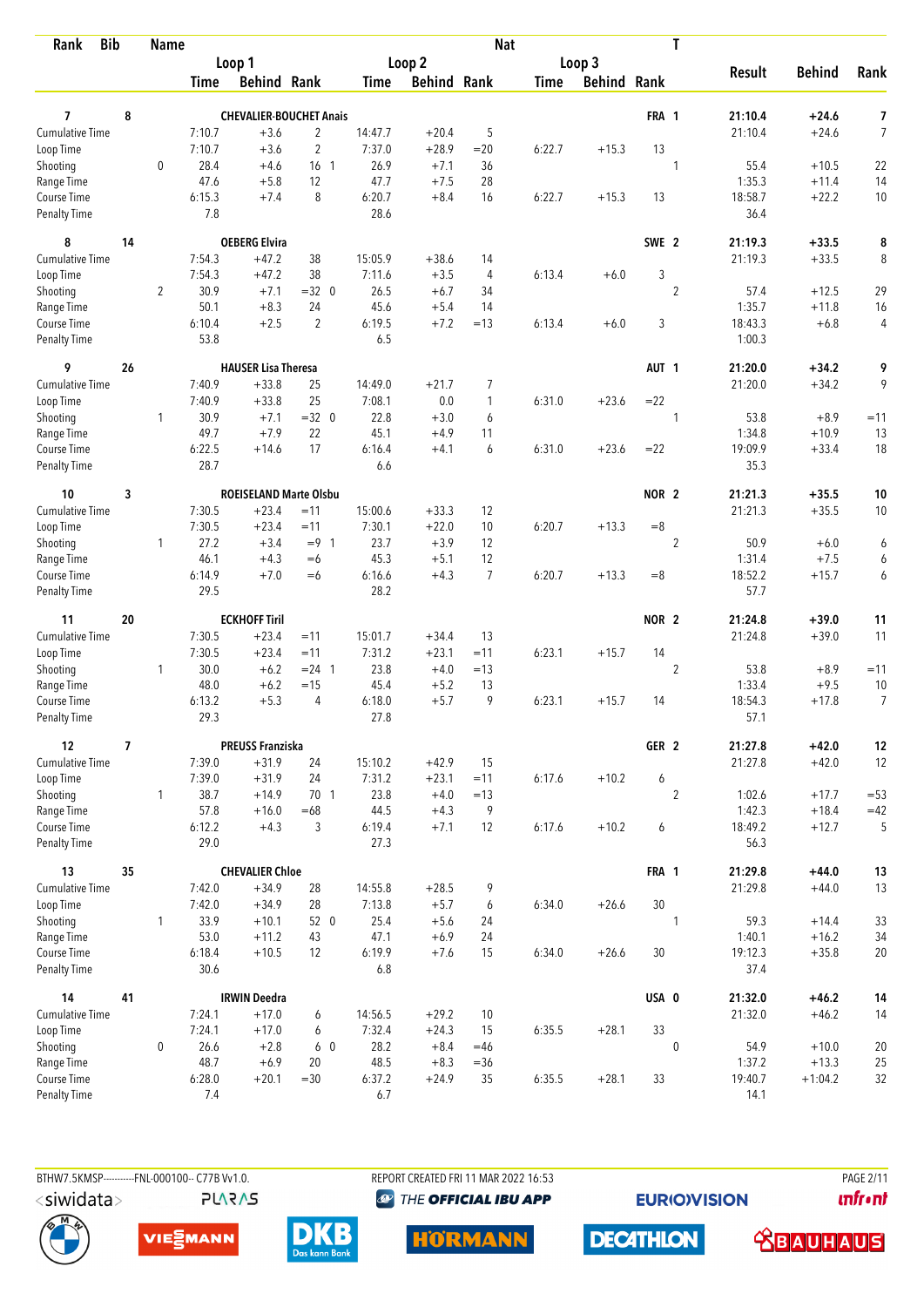| <b>Bib</b><br>Rank                 |    | <b>Name</b>    |                |                                    |                 |                |                    | <b>Nat</b>     |             |                    |                  | T              |                    |                        |                  |
|------------------------------------|----|----------------|----------------|------------------------------------|-----------------|----------------|--------------------|----------------|-------------|--------------------|------------------|----------------|--------------------|------------------------|------------------|
|                                    |    |                |                | Loop 1                             |                 |                | Loop 2             |                |             | Loop 3             |                  |                |                    |                        |                  |
|                                    |    |                | Time           | <b>Behind Rank</b>                 |                 | Time           | <b>Behind Rank</b> |                | <b>Time</b> | <b>Behind Rank</b> |                  |                | <b>Result</b>      | <b>Behind</b>          | Rank             |
| 15                                 | 81 |                |                | <b>GASPARIN Elisa</b>              |                 |                |                    |                |             |                    | SUI 0            |                | 21:38.2            | $+52.4$                | 15               |
| <b>Cumulative Time</b>             |    |                | 7:27.6         | $+20.5$                            | 9               | 14:59.7        | $+32.4$            | 11             |             |                    |                  |                | 21:38.2            | $+52.4$                | 15               |
| Loop Time                          |    |                | 7:27.6         | $+20.5$                            | 9               | 7:32.1         | $+24.0$            | 14             | 6:38.5      | $+31.1$            | 37               |                |                    |                        |                  |
| Shooting                           |    | $\mathbf 0$    | 26.5           | $+2.7$                             | 50              | 23.9           | $+4.1$             | 16             |             |                    |                  | $\mathbf 0$    | 50.5               | $+5.6$                 | 5                |
| Range Time                         |    |                | 46.1           | $+4.3$                             | $=6$            | 42.6           | $+2.4$             | $\overline{4}$ |             |                    |                  |                | 1:28.7             | $+4.8$                 | 5                |
| Course Time                        |    |                | 6:33.5         | $+25.6$                            | 42              | 6:42.7         | $+30.4$            | 53             | 6:38.5      | $+31.1$            | 37               |                | 19:54.7            | $+1:18.2$              | 39               |
| <b>Penalty Time</b>                |    |                | 8.0            |                                    |                 | 6.8            |                    |                |             |                    |                  |                | 14.8               |                        |                  |
| 16                                 | 23 |                |                | JISLOVA Jessica                    |                 |                |                    |                |             |                    | CZE 0            |                | 21:39.4            | $+53.6$                | 16               |
| <b>Cumulative Time</b>             |    |                | 7:35.5         | $+28.4$                            | 19              | 15:12.6        | $+45.3$            | 17             |             |                    |                  |                | 21:39.4            | $+53.6$                | 16               |
| Loop Time                          |    |                | 7:35.5         | $+28.4$                            | 19              | 7:37.1         | $+29.0$            | 22             | 6:26.8      | $+19.4$            | 18               |                |                    |                        |                  |
| Shooting                           |    | 0              | 31.0           | $+7.2$                             | $=34$ 0         | 29.0           | $+9.2$             | $= 54$         |             |                    |                  | $\mathbf{0}$   | 1:00.1             | $+15.2$                | 39               |
| Range Time                         |    |                | 51.6           | $+9.8$                             | $= 33$          | 50.4           | $+10.2$            | 56             |             |                    |                  |                | 1:42.0             | $+18.1$                | 39               |
| Course Time                        |    |                | 6:36.1         | $+28.2$                            | 49              | 6:40.1         | $+27.8$            | $=44$          | 6:26.8      | $+19.4$            | 18               |                | 19:43.0            | $+1:06.5$              | 35               |
| <b>Penalty Time</b>                |    |                | 7.8            |                                    |                 | 6.6            |                    |                |             |                    |                  |                | 14.4               |                        |                  |
| 17                                 | 5  |                |                | <b>BESCOND Anais</b>               |                 |                |                    |                |             |                    | FRA 2            |                | 21:46.3            | $+1:00.5$              | 17               |
| <b>Cumulative Time</b>             |    |                | 7:45.9         | $+38.8$                            | 33              | 15:21.7        | $+54.4$            | 19             |             |                    |                  |                | 21:46.3            | $+1:00.5$              | 17               |
| Loop Time                          |    |                | 7:45.9         | $+38.8$                            | 33              | 7:35.8         | $+27.7$            | 18             | 6:24.6      | $+17.2$            | 16               |                |                    |                        |                  |
| Shooting                           |    | 1              | 33.5           | $+9.7$                             | $= 50$ 1        | 30.1           | $+10.3$            | 63             |             |                    |                  | $\overline{c}$ | 1:03.7             | $+18.8$                | 57               |
| Range Time                         |    |                | 52.7           | $+10.9$                            | 42              | 52.0           | $+11.8$            | 66             |             |                    |                  |                | 1:44.7             | $+20.8$                | $=50$            |
| Course Time<br><b>Penalty Time</b> |    |                | 6:23.8<br>29.4 | $+15.9$                            | 20              | 6:15.7<br>28.1 | $+3.4$             | 5              | 6:24.6      | $+17.2$            | 16               |                | 19:04.1<br>57.5    | $+27.6$                | 13               |
| 18                                 | 27 |                |                | <b>HOJNISZ-STAREGA Monika</b>      |                 |                |                    |                |             |                    | <b>POL 1</b>     |                | 21:50.7            | $+1:04.9$              | 18               |
| <b>Cumulative Time</b>             |    |                | 7:31.5         | $+24.4$                            | 14              | 15:18.7        | $+51.4$            | 18             |             |                    |                  |                | 21:50.7            | $+1:04.9$              | 18               |
| Loop Time                          |    |                | 7:31.5         | $+24.4$                            | 14              | 7:47.2         | $+39.1$            | 34             | 6:32.0      | $+24.6$            | 26               |                |                    |                        |                  |
| Shooting                           |    | 0              | 30.4           | $+6.6$                             | 28 1            | 26.0           | $+6.2$             | 28             |             |                    |                  | 1              | 56.4               | $+11.5$                | 27               |
| Range Time                         |    |                | 50.7           | $+8.9$                             | 26              | 47.9           | $+7.7$             | 31             |             |                    |                  |                | 1:38.6             | $+14.7$                | 27               |
| Course Time                        |    |                | 6:33.9         | $+26.0$                            | 44              | 6:29.8         | $+17.5$            | 29             | 6:32.0      | $+24.6$            | 26               |                | 19:35.7            | $+59.2$                | 29               |
| <b>Penalty Time</b>                |    |                | 6.9            |                                    |                 | 29.5           |                    |                |             |                    |                  |                | 36.4               |                        |                  |
| 19                                 | 32 |                |                | <b>HINZ Vanessa</b>                |                 |                |                    |                |             |                    | GER <sub>2</sub> |                | 21:51.7            | $+1:05.9$              | 19               |
| <b>Cumulative Time</b>             |    |                | 7:52.1         | $+45.0$                            | 37              | 15:29.1        | $+1:01.8$          | 22             |             |                    |                  |                | 21:51.7            | $+1:05.9$              | 19               |
| Loop Time                          |    |                | 7:52.1         | $+45.0$                            | 37              | 7:37.0         | $+28.9$            | $= 20$         | 6:22.6      | $+15.2$            | 12               |                |                    |                        |                  |
| Shooting                           |    | 1              | 34.0           | $+10.2$                            | 53 1            | 25.6           | $+5.8$             | 26             |             |                    |                  | $\overline{2}$ | 59.6               | $+14.7$                | $= 35$           |
| Range Time                         |    |                | 53.9           | $+12.1$                            | 49              | 46.0           | $+5.8$             | 18             |             |                    |                  |                | 1:39.9             | $+16.0$                | 32               |
| Course Time<br><b>Penalty Time</b> |    |                | 6:27.6<br>30.6 | $+19.7$                            | 28              | 6:21.8<br>29.2 | $+9.5$             | 19             | 6:22.6      | $+15.2$            | 12               |                | 19:12.0<br>59.8    | $+35.5$                | 19               |
| 20                                 | 24 |                |                |                                    |                 |                |                    |                |             |                    |                  |                |                    |                        |                  |
| Cumulative Time                    |    |                | 7:37.2         | <b>MINKKINEN Suvi</b><br>$+30.1$   | $= 21$          | 15:12.2        | $+44.9$            | 16             |             |                    | FIN 0            |                | 21:54.7<br>21:54.7 | $+1:08.9$<br>$+1:08.9$ | ${\bf 20}$<br>20 |
| Loop Time                          |    |                | 7:37.2         | $+30.1$                            | $= 21$          | 7:35.0         | $+26.9$            | 17             | 6:42.5      | $+35.1$            | 43               |                |                    |                        |                  |
| Shooting                           |    | 0              | 30.2           | $+6.4$                             | 27 <sub>0</sub> | 24.0           | $+4.2$             | $=17$          |             |                    |                  | $\mathbf{0}$   | 54.2               | $+9.3$                 | $=15$            |
| Range Time                         |    |                | 48.3           | $+6.5$                             | 17              | 43.4           | $+3.2$             | 7              |             |                    |                  |                | 1:31.7             | $+7.8$                 | $=7$             |
| Course Time                        |    |                | 6:41.3         | $+33.4$                            | 58              | 6:45.0         | $+32.7$            | $= 57$         | 6:42.5      | $+35.1$            | 43               |                | 20:08.8            | $+1:32.3$              | 52               |
| Penalty Time                       |    |                | 7.6            |                                    |                 | 6.6            |                    |                |             |                    |                  |                | 14.2               |                        |                  |
| 21                                 | 29 |                |                | <b>WIERER Dorothea</b>             |                 |                |                    |                |             |                    | ITA <sub>2</sub> |                | 22:05.4            | $+1:19.6$              | 21               |
| <b>Cumulative Time</b>             |    |                | 7:17.9         | $+10.8$                            | 5               | 15:22.1        | $+54.8$            | 20             |             |                    |                  |                | 22:05.4            | $+1:19.6$              | 21               |
| Loop Time                          |    |                | 7:17.9         | $+10.8$                            | 5               | 8:04.2         | $+56.1$            | 47             | 6:43.3      | $+35.9$            | 46               |                |                    |                        |                  |
| Shooting                           |    | 0              | 24.1           | $+0.3$                             | 2 <sub>2</sub>  | 23.3           | $+3.5$             | 9              |             |                    |                  | $\overline{2}$ | 47.5               | $+2.6$                 | $\mathfrak{Z}$   |
| Range Time                         |    |                | 43.3           | $+1.5$                             | 2               | 44.6           | $+4.4$             | 10             |             |                    |                  |                | 1:27.9             | $+4.0$                 | $\sqrt{3}$       |
| Course Time<br>Penalty Time        |    |                | 6:25.9<br>8.7  | $+18.0$                            | 23              | 6:28.9<br>50.7 | $+16.6$            | 28             | 6:43.3      | $+35.9$            | 46               |                | 19:38.1<br>59.4    | $+1:01.6$              | 31               |
|                                    |    |                |                |                                    |                 |                |                    |                |             |                    |                  |                |                    |                        |                  |
| 22<br>Cumulative Time              | 9  |                | 8:00.0         | <b>FIALKOVA Paulina</b><br>$+52.9$ | 42              | 15:43.7        | $+1:16.4$          | 28             |             |                    | SVK 3            |                | 22:07.7<br>22:07.7 | $+1:21.9$<br>$+1:21.9$ | ${\bf 22}$<br>22 |
| Loop Time                          |    |                | 8:00.0         | $+52.9$                            | 42              | 7:43.7         | $+35.6$            | 30             | 6:24.0      | $+16.6$            | 15               |                |                    |                        |                  |
| Shooting                           |    | $\overline{2}$ | 30.0           | $+6.2$                             | $= 24$ 1        | 27.6           | $+7.8$             | 41             |             |                    |                  | 3              | 57.7               | $+12.8$                | 31               |
| Range Time                         |    |                | 50.8           | $+9.0$                             | 27              | 49.2           | $+9.0$             | 48             |             |                    |                  |                | 1:40.0             | $+16.1$                | 33               |
| Course Time                        |    |                | 6:18.1         | $+10.2$                            | 11              | 6:27.2         | $+14.9$            | 25             | 6:24.0      | $+16.6$            | 15               |                | 19:09.3            | $+32.8$                | 16               |
| <b>Penalty Time</b>                |    |                | 51.1           |                                    |                 | 27.3           |                    |                |             |                    |                  |                | 1:18.4             |                        |                  |

**PLARAS** 

BTHW7.5KMSP----------FNL-000100-- C77B Vv1.0. REPORT CREATED FRI 11 MAR 2022 16:53 PAGE 3/11 <sup><sup>9</sup> THE OFFICIAL IBU APP</sup>

**EURIOVISION** 

*<u><u>Infront</u>*</u>









**DECATHLON** 

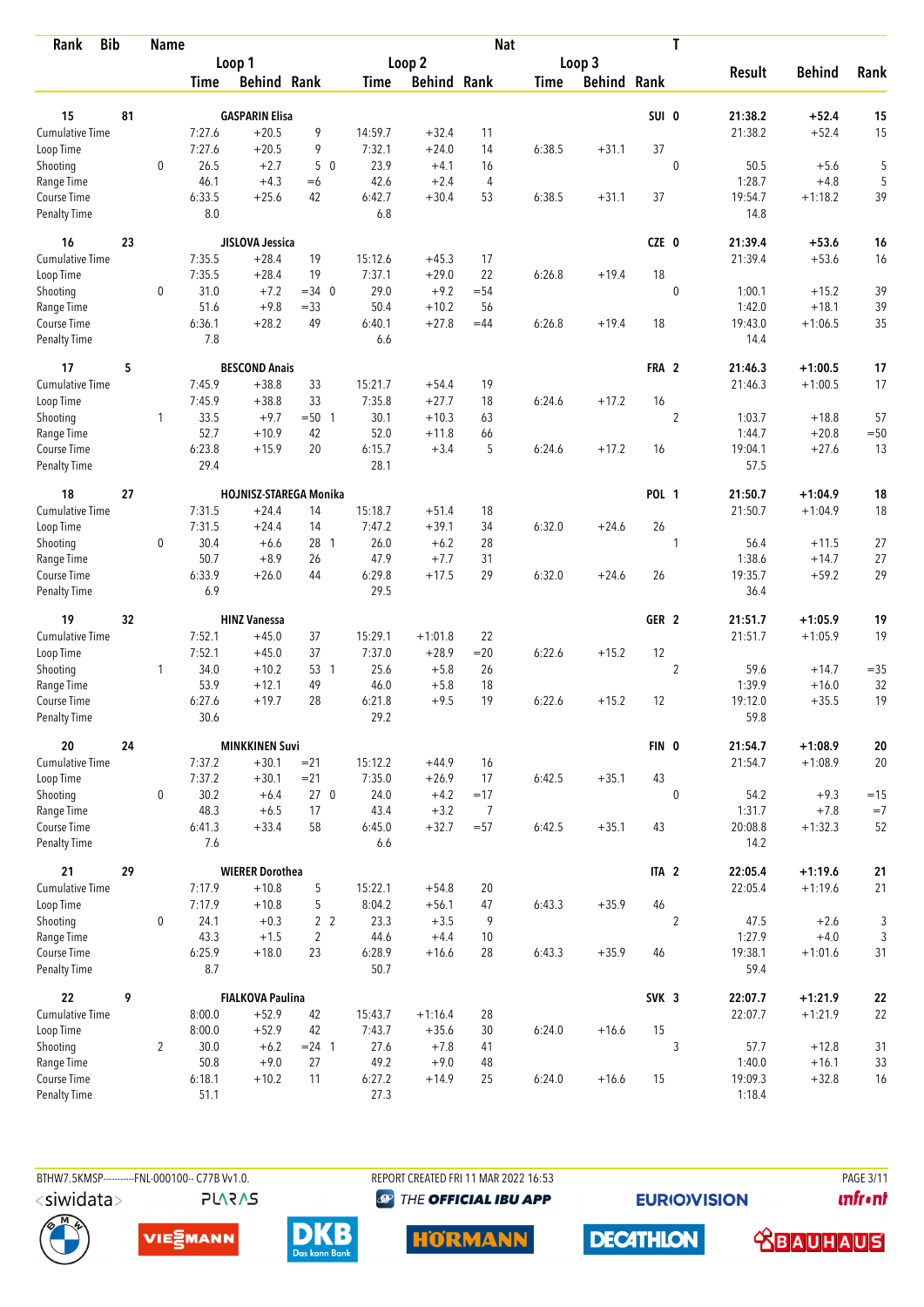| <b>Bib</b><br>Rank                 |    | <b>Name</b>    |               |                                  |                |                |                    | <b>Nat</b>     |             |                    |                  | T              |                  |                    |              |
|------------------------------------|----|----------------|---------------|----------------------------------|----------------|----------------|--------------------|----------------|-------------|--------------------|------------------|----------------|------------------|--------------------|--------------|
|                                    |    |                |               | Loop 1                           |                |                | Loop 2             |                |             | Loop 3             |                  |                |                  |                    |              |
|                                    |    |                | Time          | <b>Behind Rank</b>               |                | Time           | <b>Behind Rank</b> |                | <b>Time</b> | <b>Behind Rank</b> |                  |                | <b>Result</b>    | <b>Behind</b>      | Rank         |
| 23                                 | 51 |                |               | <b>HILDEBRAND Franziska</b>      |                |                |                    |                |             |                    | GER <sub>1</sub> |                | 22:09.5          | $+1:23.7$          | 23           |
| <b>Cumulative Time</b>             |    |                | 7:58.0        | $+50.9$                          | 40             | 15:31.6        | $+1:04.3$          | 23             |             |                    |                  |                | 22:09.5          | $+1:23.7$          | 23           |
| Loop Time                          |    |                | 7:58.0        | $+50.9$                          | 40             | 7:33.6         | $+25.5$            | 16             | 6:37.9      | $+30.5$            | 36               |                |                  |                    |              |
| Shooting                           |    | 1              | 32.7          | $+8.9$                           | $=44$ 0        | 36.8           | $+17.0$            | 84             |             |                    |                  | 1              | 1:09.6           | $+24.7$            | $=73$        |
| Range Time                         |    |                | 55.3          | $+13.5$                          | $= 56$         | 56.3           | $+16.1$            | 79             |             |                    |                  |                | 1:51.6           | $+27.7$            | 75           |
| Course Time                        |    |                | 6:32.9        | $+25.0$                          | 41             | 6:31.2         | $+18.9$            | 30             | 6:37.9      | $+30.5$            | 36               |                | 19:42.0          | $+1:05.5$          | 33           |
| <b>Penalty Time</b>                |    |                | 29.8          |                                  |                | 6.1            |                    |                |             |                    |                  |                | 35.9             |                    |              |
| 24                                 | 78 |                |               | <b>BRORSSON Mona</b>             |                |                |                    |                |             |                    | SWE 0            |                | 22:13.8          | $+1:28.0$          | 24           |
| Cumulative Time                    |    |                | 7:43.7        | $+36.6$                          | 30             | 15:23.2        | $+55.9$            | 21             |             |                    |                  |                | 22:13.8          | $+1:28.0$          | 24           |
| Loop Time                          |    |                | 7:43.7        | $+36.6$                          | 30             | 7:39.5         | $+31.4$            | 27             | 6:50.6      | $+43.2$            | 57               |                |                  |                    |              |
| Shooting                           |    | 0              | 32.1          | $+8.3$                           | $=40$ 0        | 29.3           | $+9.5$             | 57             |             |                    |                  | $\mathbf{0}$   | 1:01.4           | $+16.5$            | $=44$        |
| Range Time                         |    |                | 51.7          | $+9.9$                           | $= 35$         | 51.9           | $+11.7$            | $=63$          |             |                    |                  |                | 1:43.6           | $+19.7$            | $=45$        |
| Course Time                        |    |                | 6:44.3        | $+36.4$                          | 63             | 6:40.5         | $+28.2$            | $=46$          | 6:50.6      | $+43.2$            | 57               |                | 20:15.4          | $+1:38.9$          | 58           |
| Penalty Time                       |    |                | 7.7           |                                  |                | 7.1            |                    |                |             |                    |                  |                | 14.8             |                    |              |
| 25                                 | 42 |                |               | LIEN Ida                         |                |                |                    |                |             |                    | NOR <sub>3</sub> |                | 22:14.6          | $+1:28.8$          | 25           |
| <b>Cumulative Time</b>             |    |                | 8:12.0        | $+1:04.9$                        | $= 52$         | 15:53.9        | $+1:26.6$          | 32             |             |                    |                  |                | 22:14.6          | $+1:28.8$          | 25           |
| Loop Time                          |    |                | 8:12.0        | $+1:04.9$                        | $=52$          | 7:41.9         | $+33.8$            | 28             | 6:20.7      | $+13.3$            | $=8$             |                |                  |                    |              |
| Shooting                           |    | $\overline{2}$ | 30.7<br>52.0  | $+6.9$<br>$+10.2$                | $31 \quad 1$   | 25.2<br>47.5   | $+5.4$<br>$+7.3$   | $=22$<br>27    |             |                    |                  | 3              | 56.0<br>1:39.5   | $+11.1$<br>$+15.6$ | $=25$        |
| Range Time<br>Course Time          |    |                | 6:25.0        | $+17.1$                          | 38<br>21       | 6:24.0         | $+11.7$            | 20             | 6:20.7      | $+13.3$            | $=8$             |                | 19:09.7          | $+33.2$            | $= 29$<br>17 |
| <b>Penalty Time</b>                |    |                | 55.0          |                                  |                | 30.4           |                    |                |             |                    |                  |                | 1:25.4           |                    |              |
| 26                                 | 85 |                |               | <b>KALKENBERG Emilie Aagheim</b> |                |                |                    |                |             |                    | <b>NOR 1</b>     |                | 22:15.9          | $+1:30.1$          | 26           |
| <b>Cumulative Time</b>             |    |                | 7:35.0        | $+27.9$                          | 18             | 15:36.8        | $+1:09.5$          | 26             |             |                    |                  |                | 22:15.9          | $+1:30.1$          | 26           |
| Loop Time                          |    |                | 7:35.0        | $+27.9$                          | 18             | 8:01.8         | $+53.7$            | 43             | 6:39.1      | $+31.7$            | 38               |                |                  |                    |              |
| Shooting                           |    | 0              | 26.3          | $+2.5$                           | 4 <sub>1</sub> | 28.1           | $+8.3$             | 45             |             |                    |                  | 1              | 54.5             | $+9.6$             | $=18$        |
| Range Time                         |    |                | 46.8          | $+5.0$                           | $=9$           | 50.2           | $+10.0$            | $= 54$         |             |                    |                  |                | 1:37.0           | $+13.1$            | 24           |
| Course Time                        |    |                | 6:40.2        | $+32.3$                          | 56             | 6:41.9         | $+29.6$            | 52             | 6:39.1      | $+31.7$            | 38               |                | 20:01.2          | $+1:24.7$          | 45           |
| <b>Penalty Time</b>                |    |                | 8.0           |                                  |                | 29.7           |                    |                |             |                    |                  |                | 37.7             |                    |              |
| 27                                 | 68 |                |               | <b>DUNKLEE Susan</b>             |                |                |                    |                |             |                    | USA 1            |                | 22:20.7          | $+1:34.9$          | 27           |
| <b>Cumulative Time</b>             |    |                | 7:32.4        | $+25.3$                          | 15             | 15:35.6        | $+1:08.3$          | 24             |             |                    |                  |                | 22:20.7          | $+1:34.9$          | 27           |
| Loop Time                          |    |                | 7:32.4        | $+25.3$                          | 15             | 8:03.2         | $+55.1$            | 45             | 6:45.1      | $+37.7$            | $= 50$           |                |                  |                    |              |
| Shooting                           |    | 0              | 32.3          | $+8.5$                           | 42 1           | 29.0           | $+9.2$             | $= 54$         |             |                    |                  | 1              | 1:01.4           | $+16.5$            | $=44$        |
| Range Time                         |    |                | 53.1          | $+11.3$                          | 44             | 48.8           | $+8.6$             | $=41$          |             |                    |                  |                | 1:41.9           | $+18.0$            | 38           |
| Course Time<br><b>Penalty Time</b> |    |                | 6:32.2<br>7.1 | $+24.3$                          | 37             | 6:44.5<br>29.9 | $+32.2$            | 56             | 6:45.1      | $+37.7$            | $= 50$           |                | 20:01.8<br>37.0  | $+1:25.3$          | 46           |
| 28                                 | 71 |                |               | <b>REID Joanne</b>               |                |                |                    |                |             |                    | USA 1            |                | 22:22.3          | $+1:36.5$          | 28           |
| Cumulative Time                    |    |                | 7:41.8        | $+34.7$                          | 27             | 15:49.0        | $+1:21.7$          | 30             |             |                    |                  |                | 22:22.3          | $+1:36.5$          | 28           |
| Loop Time                          |    |                | 7:41.8        | $+34.7$                          | 27             | 8:07.2         | $+59.1$            | 51             | 6:33.3      | $+25.9$            | 27               |                |                  |                    |              |
| Shooting                           |    | 0              | 30.6          | $+6.8$                           | $= 29$ 1       | 29.0           | $+9.2$             | $= 54$         |             |                    |                  | 1              | 59.6             | $+14.7$            | $= 35$       |
| Range Time                         |    |                | 51.7          | $+9.9$                           | $= 35$         | 49.5           | $+9.3$             | $= 51$         |             |                    |                  |                | 1:41.2           | $+17.3$            | 36           |
| Course Time                        |    |                | 6:43.1        | $+35.2$                          | 62             | 6:47.8         | $+35.5$            | 63             | 6:33.3      | $+25.9$            | 27               |                | 20:04.2          | $+1:27.7$          | 51           |
| Penalty Time                       |    |                | 7.0           |                                  |                | 29.9           |                    |                |             |                    |                  |                | 36.9             |                    |              |
| 29                                 | 37 |                |               | <b>SANFILIPPO Federica</b>       |                |                |                    |                |             |                    | ITA <sub>2</sub> |                | 22:24.6          | $+1:38.8$          | 29           |
| <b>Cumulative Time</b>             |    |                | 7:28.8        | $+21.7$                          | 10             | 15:54.8        | $+1:27.5$          | 34             |             |                    |                  |                | 22:24.6          | $+1:38.8$          | 29           |
| Loop Time                          |    |                | 7:28.8        | $+21.7$                          | 10             | 8:26.0         | $+1:17.9$          | $=64$          | 6:29.8      | $+22.4$            | 20               |                |                  |                    |              |
| Shooting                           |    | 0              | 31.0          | $+7.2$                           | $=34$ 2        | 34.5           | $+14.7$            | 79             |             |                    |                  | $\overline{2}$ | 1:05.5           | $+20.6$            | 60           |
| Range Time                         |    |                | 52.1          | $+10.3$                          | $=39$          | 56.5           | $+16.3$            | 80             |             |                    |                  |                | 1:48.6           | $+24.7$            | $= 65$       |
| Course Time<br>Penalty Time        |    |                | 6:27.8<br>8.9 | $+19.9$                          | 29             | 6:38.7<br>50.8 | $+26.4$            | 39             | 6:29.8      | $+22.4$            | 20               |                | 19:36.3<br>59.7  | $+59.8$            | 30           |
|                                    |    |                |               |                                  |                |                |                    |                |             |                    |                  |                |                  |                    |              |
| 30                                 | 46 |                |               | <b>GASPARIN Aita</b>             |                |                |                    |                |             |                    | SUI <sub>1</sub> |                | 22:25.4          | $+1:39.6$          | 30           |
| Cumulative Time                    |    |                | 7:57.3        | $+50.2$                          | 39             | 15:36.5        | $+1:09.2$          | 25             |             |                    |                  |                | 22:25.4          | $+1:39.6$          | $30\,$       |
| Loop Time                          |    |                | 7:57.3        | $+50.2$                          | 39             | 7:39.2         | $+31.1$            | $= 24$         | 6:48.9      | $+41.5$            | 55               |                |                  |                    |              |
| Shooting                           |    | $\mathbf{1}$   | 38.9<br>58.4  | $+15.1$<br>$+16.6$               | 72 0<br>70     | 28.2<br>48.9   | $+8.4$<br>$+8.7$   | $=46$<br>$=43$ |             |                    |                  | 1              | 1:07.2<br>1:47.3 | $+22.3$<br>$+23.4$ | 67<br>62     |
| Range Time<br>Course Time          |    |                | 6:28.6        | $+20.7$                          | 32             | 6:43.3         | $+31.0$            | 54             | 6:48.9      | $+41.5$            | 55               |                | 20:00.8          | $+1:24.3$          | 43           |
| Penalty Time                       |    |                | 30.3          |                                  |                | 7.0            |                    |                |             |                    |                  |                | 37.3             |                    |              |



BTHW7.5KMSP-----------FNL-000100-- C77B Vv1.0.

**PLARAS** 

REPORT CREATED FRI 11 MAR 2022 16:53 <sup><sup>9</sup> THE OFFICIAL IBU APP</sup>

**EURIOVISION** 

**PAGE 4/11** *<u><u>Infront</u>*</u>









**DECATHLON** 

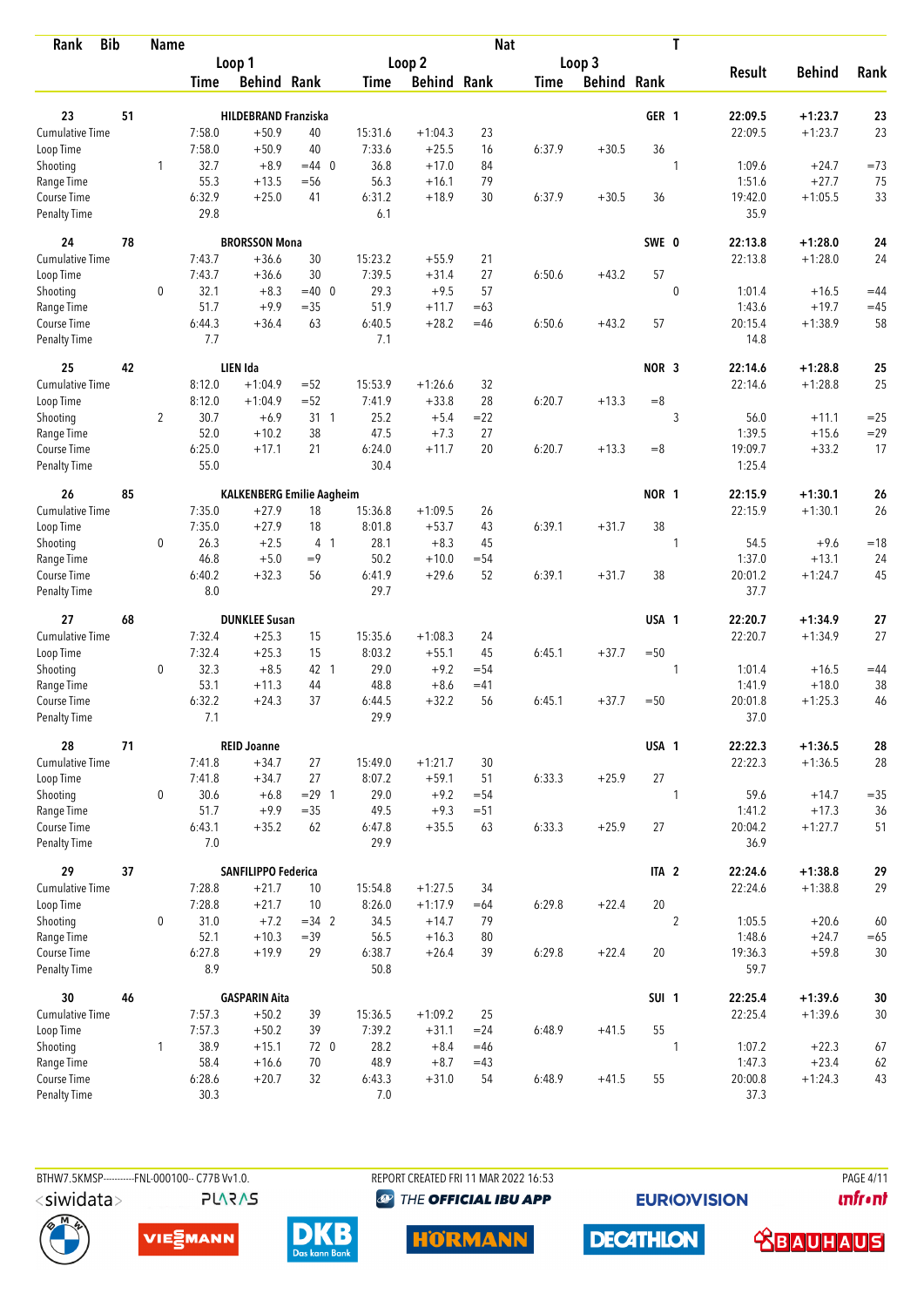| <b>Bib</b><br>Rank          |    | <b>Name</b>  |                  |                                |                  |                |                    | <b>Nat</b>     |             |                    | T                |                   |                    |              |
|-----------------------------|----|--------------|------------------|--------------------------------|------------------|----------------|--------------------|----------------|-------------|--------------------|------------------|-------------------|--------------------|--------------|
|                             |    |              |                  | Loop 1                         |                  |                | Loop 2             |                |             | Loop 3             |                  |                   |                    |              |
|                             |    |              | <b>Time</b>      | <b>Behind Rank</b>             |                  | Time           | <b>Behind Rank</b> |                | <b>Time</b> | <b>Behind Rank</b> |                  | <b>Result</b>     | <b>Behind</b>      | Rank         |
| 31                          | 34 |              |                  | <b>CHARVATOVA Lucie</b>        |                  |                |                    |                |             |                    | CZE 4            | 22:27.1           | $+1:41.3$          | 31           |
| <b>Cumulative Time</b>      |    |              | 7:37.2           | $+30.1$                        | $= 21$           | 15:55.9        | $+1:28.6$          | $=36$          |             |                    |                  | 22:27.1           | $+1:41.3$          | 31           |
| Loop Time                   |    |              | 7:37.2           | $+30.1$                        | $= 21$           | 8:18.7         | $+1:10.6$          | 60             | 6:31.2      | $+23.8$            | 24               |                   |                    |              |
| Shooting                    |    | $\mathbf{1}$ | 27.7             | $+3.9$                         | 13 <sup>3</sup>  | 26.4           | $+6.6$             | $=32$          |             |                    | $\overline{4}$   | 54.2              | $+9.3$             | $=15$        |
| Range Time                  |    |              | 47.9             | $+6.1$                         | $=13$            | 48.8           | $+8.6$             | $=41$          |             |                    |                  | 1:36.7            | $+12.8$            | $= 21$       |
| Course Time                 |    |              | 6:21.3           | $+13.4$                        | 16               | 6:15.5         | $+3.2$             | $\overline{4}$ | 6:31.2      | $+23.8$            | 24               | 19:08.0           | $+31.5$            | 15           |
| <b>Penalty Time</b>         |    |              | 28.0             |                                |                  | 1:14.4         |                    |                |             |                    |                  | 1:42.4            |                    |              |
| 32                          | 83 |              |                  | <b>HETTICH Janina</b>          |                  |                |                    |                |             |                    | GER <sub>3</sub> | 22:29.4           | $+1:43.6$          | 32           |
| Cumulative Time             |    |              | 8:12.1           | $+1:05.0$                      | 54               | 15:55.9        | $+1:28.6$          | $= 36$         |             |                    |                  | 22:29.4           | $+1:43.6$          | 32           |
| Loop Time                   |    |              | 8:12.1           | $+1:05.0$                      | 54               | 7:43.8         | $+35.7$            | 31             | 6:33.5      | $+26.1$            | 28               |                   |                    |              |
| Shooting                    |    | 2            | 29.6             | $+5.8$                         | $22 \quad 1$     | 25.8           | $+6.0$             | 27             |             |                    | 3                | 55.5              | $+10.6$            | 23           |
| Range Time                  |    |              | 48.4             | $+6.6$                         | 18               | 47.4           | $+7.2$             | 26             |             |                    |                  | 1:35.8            | $+11.9$            | $=17$        |
| Course Time                 |    |              | 6:29.6           | $+21.7$                        | 34               | 6:27.1         | $+14.8$            | 24             | 6:33.5      | $+26.1$            | 28               | 19:30.2           | $+53.7$            | 26           |
| Penalty Time                |    |              | 54.1             |                                |                  | 29.3           |                    |                |             |                    |                  | 1:23.4            |                    |              |
| 33                          | 33 |              |                  | <b>SCHWAIGER Julia</b>         |                  |                |                    |                |             |                    | AUT <sub>3</sub> | 22:32.1           | $+1:46.3$          | 33           |
| <b>Cumulative Time</b>      |    |              | 7:25.9           | $+18.8$                        | 7                | 15:54.7        | $+1:27.4$          | 33             |             |                    |                  | 22:32.1           | $+1:46.3$          | 33           |
| Loop Time                   |    |              | 7:25.9           | $+18.8$                        | $\overline{7}$   | 8:28.8         | $+1:20.7$          | 67             | 6:37.4      | $+30.0$            | 35               |                   |                    |              |
| Shooting                    |    | 0            | 27.9<br>46.8     | $+4.1$<br>$+5.0$               | $= 14$ 3<br>$=9$ | 34.4<br>49.6   | $+14.6$<br>$+9.4$  | 78             |             |                    | 3                | 1:02.4            | $+17.5$<br>$+12.5$ | $=50$        |
| Range Time<br>Course Time   |    |              | 6:31.5           | $+23.6$                        | 35               | 6:24.3         | $+12.0$            | 53<br>21       | 6:37.4      | $+30.0$            | 35               | 1:36.4<br>19:33.2 | $+56.7$            | 20<br>27     |
| <b>Penalty Time</b>         |    |              | 7.6              |                                |                  | 1:14.9         |                    |                |             |                    |                  | 1:22.5            |                    |              |
| 34                          | 25 |              |                  | VISHNEVSKAYA-SHEPORENKO Galina |                  |                |                    |                |             |                    | KAZ 1            | 22:33.4           | $+1:47.6$          | 34           |
| Cumulative Time             |    |              | 8:12.0           | $+1:04.9$                      | $=52$            | 15:51.2        | $+1:23.9$          | 31             |             |                    |                  | 22:33.4           | $+1:47.6$          | 34           |
| Loop Time                   |    |              | 8:12.0           | $+1:04.9$                      | $=52$            | 7:39.2         | $+31.1$            | $= 24$         | 6:42.2      | $+34.8$            | 42               |                   |                    |              |
| Shooting                    |    | 1            | 40.4             | $+16.6$                        | 770              | 30.4           | $+10.6$            | $=64$          |             |                    | 1                | 1:10.9            | $+26.0$            | $=76$        |
| Range Time                  |    |              | 1:01.0           | $+19.2$                        | 78               | 52.8           | $+12.6$            | 68             |             |                    |                  | 1:53.8            | $+29.9$            | 76           |
| Course Time                 |    |              | 6:41.9           | $+34.0$                        | 59               | 6:39.1         | $+26.8$            | $=40$          | 6:42.2      | $+34.8$            | 42               | 20:03.2           | $+1:26.7$          | 49           |
| <b>Penalty Time</b>         |    |              | 29.1             |                                |                  | 7.3            |                    |                |             |                    |                  | 36.4              |                    |              |
| 35                          | 1  |              |                  | <b>BRAISAZ-BOUCHET Justine</b> |                  |                |                    |                |             |                    | FRA 5            | 22:34.5           | $+1:48.7$          | 35           |
| Cumulative Time             |    |              | 8:25.8           | $+1:18.7$                      | 63               | 16:18.2        | $+1:50.9$          | 51             |             |                    |                  | 22:34.5           | $+1:48.7$          | 35           |
| Loop Time                   |    |              | 8:25.8           | $+1:18.7$                      | 63               | 7:52.4         | $+44.3$            | 36             | 6:16.3      | $+8.9$             | 5                |                   |                    |              |
| Shooting                    |    | 3            | 46.8             | $+23.0$                        | 85 2             | 29.9           | $+10.1$            | $=60$          |             |                    | 5                | 1:16.8            | $+31.9$            | 83           |
| Range Time                  |    |              | 1:04.4           | $+22.6$                        | 84               | 49.5           | $+9.3$             | $= 51$         |             |                    |                  | 1:53.9            | $+30.0$            | 77           |
| Course Time                 |    |              | 6:07.9<br>1:13.5 | 0.0                            | $\mathbf{1}$     | 6:12.3<br>50.6 | 0.0                | $\mathbf{1}$   | 6:16.3      | $+8.9$             | 5                | 18:36.5<br>2:04.1 | 0.0                | $\mathbf{1}$ |
| <b>Penalty Time</b>         |    |              |                  |                                |                  |                |                    |                |             |                    |                  |                   |                    |              |
| 36                          | 86 |              |                  | <b>TEPLA Eliska</b>            |                  |                |                    |                |             |                    | CZE 0            | 22:34.9           | $+1:49.1$          | 36           |
| Cumulative Time             |    |              | 7:49.0           | $+41.9$                        | 35               | 15:40.9        | $+1:13.6$          | 27             |             |                    |                  | 22:34.9           | $+1:49.1$          | 36           |
| Loop Time                   |    |              | 7:49.0           | $+41.9$                        | 35               | 7:51.9         | $+43.8$            | 35             | 6:54.0      | $+46.6$            | 62               |                   |                    |              |
| Shooting                    |    | 0            | 32.0             | $+8.2$                         | 39 0             | 29.9           | $+10.1$            | $=60$          |             |                    | $\mathbf{0}$     | 1:02.0            | $+17.1$            | 47           |
| Range Time                  |    |              | 55.1             | $+13.3$                        | 55               | 50.2           | $+10.0$            | $= 54$         |             |                    |                  | 1:45.3            | $+21.4$            | 55           |
| Course Time<br>Penalty Time |    |              | 6:46.5<br>7.4    | $+38.6$                        | 67               | 6:55.0<br>6.7  | $+42.7$            | 72             | 6:54.0      | $+46.6$            | 62               | 20:35.5<br>14.1   | $+1:59.0$          | 72           |
| 37                          | 21 |              |                  | <b>HAECKI Lena</b>             |                  |                |                    |                |             |                    | SUI <sub>3</sub> | 22:38.2           | $+1:52.4$          | $37$         |
| <b>Cumulative Time</b>      |    |              | 8:47.7           | $+1:40.6$                      | 80               | 16:10.5        | $+1:43.2$          | 47             |             |                    |                  | 22:38.2           | $+1:52.4$          | 37           |
| Loop Time                   |    |              | 8:47.7           | $+1:40.6$                      | 80               | 7:22.8         | $+14.7$            | 8              | 6:27.7      | $+20.3$            | 19               |                   |                    |              |
| Shooting                    |    | 3            | 45.0             | $+21.2$                        | 84 0             | 23.0           | $+3.2$             | 8              |             |                    | 3                | 1:08.0            | $+23.1$            | 68           |
| Range Time                  |    |              | 1:05.7           | $+23.9$                        | 85               | 44.2           | $+4.0$             | 8              |             |                    |                  | 1:49.9            | $+26.0$            | 68           |
| Course Time                 |    |              | 6:26.6           | $+18.7$                        | 25               | 6:32.1         | $+19.8$            | 32             | 6:27.7      | $+20.3$            | 19               | 19:26.4           | $+49.9$            | 25           |
| Penalty Time                |    |              | 1:15.4           |                                |                  | 6.5            |                    |                |             |                    |                  | 1:21.9            |                    |              |
| 38                          | 52 |              |                  | <b>BOTET Paula</b>             |                  |                |                    |                |             |                    | FRA 1            | 22:40.6           | $+1:54.8$          | 38           |
| Cumulative Time             |    |              | 8:02.6           | $+55.5$                        | 44               | 15:46.5        | $+1:19.2$          | 29             |             |                    |                  | 22:40.6           | $+1:54.8$          | 38           |
| Loop Time                   |    |              | 8:02.6           | $+55.5$                        | 44               | 7:43.9         | $+35.8$            | 32             | 6:54.1      | $+46.7$            | 63               |                   |                    |              |
| Shooting                    |    | $\mathbf{1}$ | 33.0             | $+9.2$                         | 48 0             | 26.7           | $+6.9$             | 35             |             |                    | 1                | 59.7              | $+14.8$            | 37           |
| Range Time                  |    |              | 51.1             | $+9.3$                         | 31               | 48.4           | $+8.2$             | 35             |             |                    |                  | 1:39.5            | $+15.6$            | $= 29$       |
| Course Time                 |    |              | 6:39.7           | $+31.8$                        | 55               | 6:48.1         | $+35.8$            | 64             | 6:54.1      | $+46.7$            | 63               | 20:21.9           | $+1:45.4$          | 62           |
| Penalty Time                |    |              | 31.8             |                                |                  | 7.4            |                    |                |             |                    |                  | 39.2              |                    |              |



**PLARAS** 

REPORT CREATED FRI 11 MAR 2022 16:53 <sup><sup>9</sup> THE OFFICIAL IBU APP</sup>

**EURIOVISION** 

**DECATHLON** 

**PAGE 5/11** *<u><u>Infront</u>*</u>









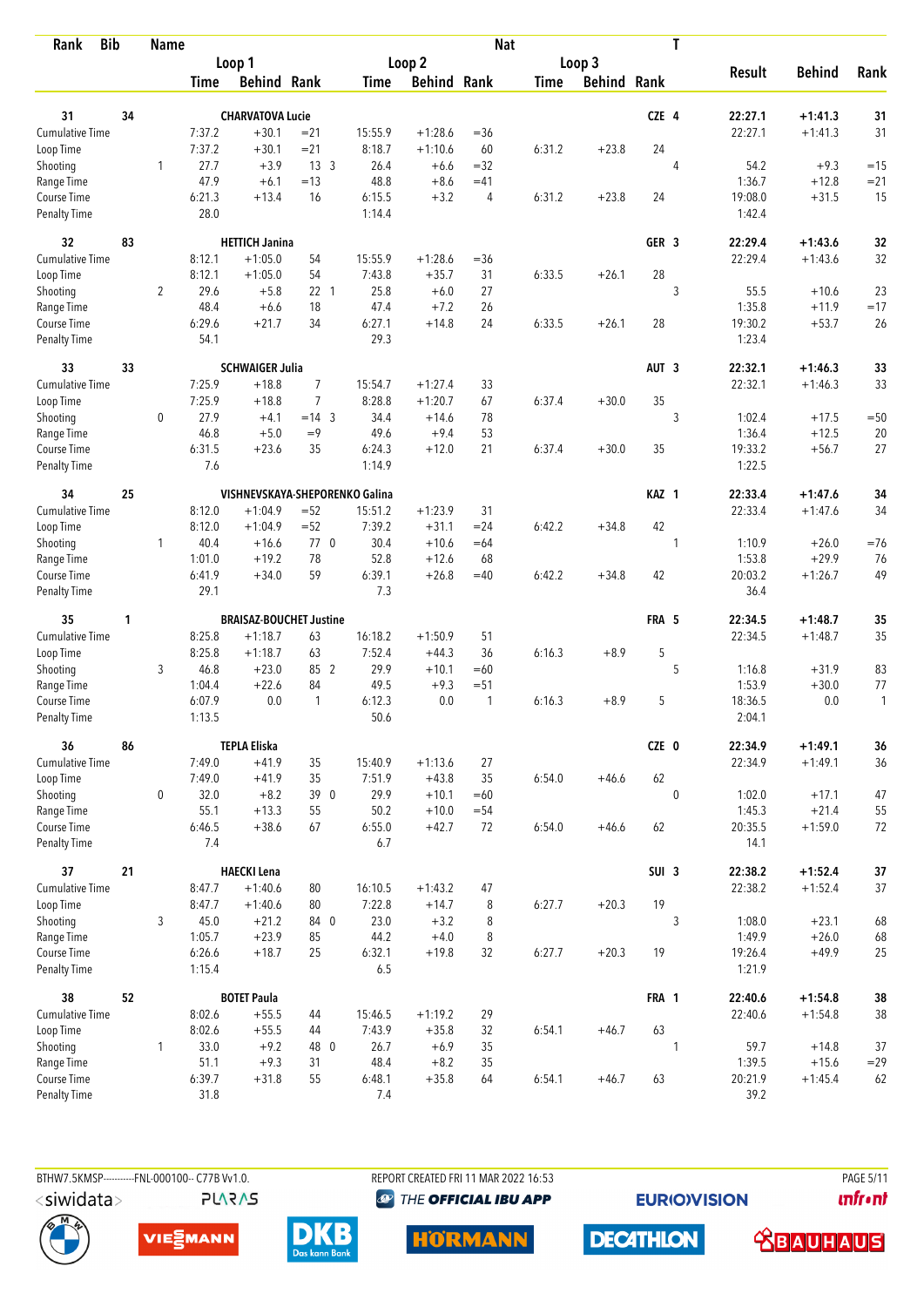| <b>Bib</b><br>Rank                 |    | <b>Name</b>    |                |                                     |                |                |                    | <b>Nat</b>   |             |                    |                  | T              |                    |                        |            |
|------------------------------------|----|----------------|----------------|-------------------------------------|----------------|----------------|--------------------|--------------|-------------|--------------------|------------------|----------------|--------------------|------------------------|------------|
|                                    |    |                |                | Loop 1                              |                |                | Loop 2             |              |             | Loop 3             |                  |                |                    |                        |            |
|                                    |    |                | Time           | <b>Behind Rank</b>                  |                | Time           | <b>Behind Rank</b> |              | <b>Time</b> | <b>Behind Rank</b> |                  |                | <b>Result</b>      | <b>Behind</b>          | Rank       |
| 39                                 | 28 |                |                | <b>BENDIKA Baiba</b>                |                |                |                    |              |             |                    | LAT <sub>3</sub> |                | 22:43.1            | $+1:57.3$              | 39         |
| <b>Cumulative Time</b>             |    |                | 8:10.7         | $+1:03.6$                           | 50             | 16:07.5        | $+1:40.2$          | 46           |             |                    |                  |                | 22:43.1            | $+1:57.3$              | 39         |
| Loop Time                          |    |                | 8:10.7         | $+1:03.6$                           | 50             | 7:56.8         | $+48.7$            | 39           | 6:35.6      | $+28.2$            | 34               |                |                    |                        |            |
| Shooting                           |    | $\overline{2}$ | 25.6           | $+1.8$                              | 3 <sub>1</sub> | 27.3           | $+7.5$             | $= 37$       |             |                    |                  | 3              | 53.0               | $+8.1$                 | 8          |
| Range Time                         |    |                | 46.0           | $+4.2$                              | 5              | 48.0           | $+7.8$             | $=32$        |             |                    |                  |                | 1:34.0             | $+10.1$                | 11         |
| Course Time                        |    |                | 6:29.1         | $+21.2$                             | 33             | 6:39.1         | $+26.8$            | $=40$        | 6:35.6      | $+28.2$            | 34               |                | 19:43.8            | $+1:07.3$              | 36         |
| <b>Penalty Time</b>                |    |                | 55.6           |                                     |                | 29.7           |                    |              |             |                    |                  |                | 1:25.3             |                        |            |
| 40                                 | 43 |                |                | <b>LUNDER Emma</b>                  |                |                |                    |              |             |                    | CAN 2            |                | 22:45.2            | $+1:59.4$              | 40         |
| Cumulative Time                    |    |                | 8:05.6         | $+58.5$                             | 46             | 16:01.2        | $+1:33.9$          | 42           |             |                    |                  |                | 22:45.2            | $+1:59.4$              | 40         |
| Loop Time                          |    |                | 8:05.6         | $+58.5$                             | 46             | 7:55.6         | $+47.5$            | 37           | 6:44.0      | $+36.6$            | 47               |                |                    |                        |            |
| Shooting                           |    | 1              | 27.5           | $+3.7$                              | $11 \quad 1$   | 19.8           | 0.0                | $\mathbf{1}$ |             |                    |                  | $\overline{2}$ | 47.3               | $+2.4$                 | $\sqrt{2}$ |
| Range Time                         |    |                | 47.4           | $+5.6$                              | 11             | 40.2           | 0.0                | $\mathbf{1}$ |             |                    |                  |                | 1:27.6             | $+3.7$                 | $\sqrt{2}$ |
| Course Time                        |    |                | 6:48.3         | $+40.4$                             | 69             | 6:45.0         | $+32.7$            | $= 57$       | 6:44.0      | $+36.6$            | 47               |                | 20:17.3            | $+1:40.8$              | 60         |
| Penalty Time                       |    |                | 29.9           |                                     |                | 30.4           |                    |              |             |                    |                  |                | 1:00.3             |                        |            |
| 41                                 | 62 |                |                | <b>COMOLA Samuela</b>               |                |                |                    |              |             |                    | ITA <sub>2</sub> |                | 22:47.3            | $+2:01.5$              | 41         |
| Cumulative Time                    |    |                | 7:37.6         | $+30.5$                             | 23             | 16:00.0        | $+1:32.7$          | 41           |             |                    |                  |                | 22:47.3            | $+2:01.5$              | 41         |
| Loop Time                          |    |                | 7:37.6         | $+30.5$                             | 23             | 8:22.4         | $+1:14.3$          | 63           | 6:47.3      | $+39.9$            | 53               |                |                    |                        |            |
| Shooting                           |    | 0              | 30.0           | $+6.2$                              | $= 24$ 2       | 30.8           | $+11.0$            | 66           |             |                    |                  | $\sqrt{2}$     | 1:00.9             | $+16.0$                | 42         |
| Range Time                         |    |                | 50.9           | $+9.1$                              | 28             | 51.4           | $+11.2$            | 60           |             |                    |                  |                | 1:42.3             | $+18.4$                | $=42$      |
| Course Time<br>Penalty Time        |    |                | 6:37.9<br>8.8  | $+30.0$                             | 52             | 6:38.1<br>52.9 | $+25.8$            | 38           | 6:47.3      | $+39.9$            | 53               |                | 20:03.3<br>1:01.7  | $+1:26.8$              | 50         |
|                                    |    |                |                |                                     |                |                |                    |              |             |                    |                  |                |                    |                        |            |
| 42                                 | 49 |                |                | <b>JUPPE Anna</b>                   |                |                |                    |              |             |                    | AUT <sub>2</sub> |                | 22:48.7            | $+2:02.9$              | 42         |
| <b>Cumulative Time</b>             |    |                | 7:31.0         | $+23.9$                             | 13             | 15:57.0        | $+1:29.7$          | $= 38$       |             |                    |                  |                | 22:48.7            | $+2:02.9$              | 42         |
| Loop Time                          |    |                | 7:31.0         | $+23.9$                             | 13             | 8:26.0         | $+1:17.9$          | $=64$        | 6:51.7      | $+44.3$            | 60               |                |                    |                        |            |
| Shooting                           |    | 0              | 38.2           | $+14.4$                             | 67 2           | 32.6           | $+12.8$            | 73           |             |                    |                  | $\overline{2}$ | 1:10.9             | $+26.0$                | $= 76$     |
| Range Time                         |    |                | 57.8           | $+16.0$                             | $=68$          | 53.5           | $+13.3$            | 72           |             |                    |                  |                | 1:51.3             | $+27.4$                | 74         |
| Course Time<br><b>Penalty Time</b> |    |                | 6:25.6<br>7.6  | $+17.7$                             | 22             | 6:41.2<br>51.3 | $+28.9$            | 51           | 6:51.7      | $+44.3$            | 60               |                | 19:58.5<br>58.9    | $+1:22.0$              | 42         |
| 43                                 | 60 |                |                | <b>PUSKARCIKOVA Eva</b>             |                |                |                    |              |             |                    | CZE 2            |                | 22:50.1            | $+2:04.3$              | 43         |
| Cumulative Time                    |    |                | 8:02.3         | $+55.2$                             | 43             | 16:06.0        | $+1:38.7$          | 45           |             |                    |                  |                | 22:50.1            | $+2:04.3$              | 43         |
| Loop Time                          |    |                | 8:02.3         | $+55.2$                             | 43             | 8:03.7         | $+55.6$            | 46           | 6:44.1      | $+36.7$            | 48               |                |                    |                        |            |
| Shooting                           |    | 1              | 27.9           | $+4.1$                              | $= 14 \quad 1$ | 28.5           | $+8.7$             | 49           |             |                    |                  | $\overline{2}$ | 56.5               | $+11.6$                | 28         |
| Range Time                         |    |                | 48.0           | $+6.2$                              | $=15$          | 48.9           | $+8.7$             | $=43$        |             |                    |                  |                | 1:36.9             | $+13.0$                | 23         |
| Course Time                        |    |                | 6:42.1         | $+34.2$                             | 60             | 6:44.3         | $+32.0$            | 55           | 6:44.1      | $+36.7$            | 48               |                | 20:10.5            | $+1:34.0$              | 53         |
| <b>Penalty Time</b>                |    |                | 32.2           |                                     |                | 30.5           |                    |              |             |                    |                  |                | 1:02.7             |                        |            |
| 44                                 | 4  |                |                | <b>TACHIZAKI Fuyuko</b>             |                |                |                    |              |             |                    | JPN 2            |                | 22:52.1            | $+2:06.3$              | 44         |
| <b>Cumulative Time</b>             |    |                | 8:05.9         | $+58.8$                             | 48             | 16:11.3        | $+1:44.0$          | 48           |             |                    |                  |                | 22:52.1            | $+2:06.3$              | 44         |
| Loop Time                          |    |                | 8:05.9         | $+58.8$                             | 48             | 8:05.4         | $+57.3$            | 49           | 6:40.8      | $+33.4$            | 41               |                |                    |                        |            |
| Shooting                           |    | $\mathbf{1}$   | 39.0           | $+15.2$                             | 73 1           | 35.7           | $+15.9$            | 82           |             |                    |                  | $\overline{2}$ | 1:14.7             | $+29.8$                | 80         |
| Range Time                         |    |                | 1:00.0         | $+18.2$                             | 74             | 58.0           | $+17.8$            | 84           |             |                    |                  |                | 1:58.0             | $+34.1$                | 84         |
| Course Time                        |    |                | 6:35.9         | $+28.0$                             | 48             | 6:37.3         | $+25.0$            | $= 36$       | 6:40.8      | $+33.4$            | 41               |                | 19:54.0            | $+1:17.5$              | 38         |
| Penalty Time                       |    |                | 30.0           |                                     |                | 30.1           |                    |              |             |                    |                  |                | 1:00.1             |                        |            |
| 45                                 | 11 |                |                | <b>STREMOUS Alina</b>               |                |                |                    |              |             |                    | MDA 2            |                | 22:52.7            | $+2:06.9$              | 45         |
| <b>Cumulative Time</b>             |    |                | 8:26.7         | $+1:19.6$                           | 64             | 16:03.9        | $+1:36.6$          | 43           |             |                    |                  |                | 22:52.7            | $+2:06.9$              | 45         |
| Loop Time                          |    |                | 8:26.7         | $+1:19.6$                           | 64             | 7:37.2         | $+29.1$            | 23           | 6:48.8      | $+41.4$            | 54               |                |                    |                        |            |
| Shooting                           |    | $\overline{2}$ | 41.7           | $+17.9$                             | 81 0           | 27.5           | $+7.7$             | 40           |             |                    |                  | $\overline{2}$ | 1:09.3             | $+24.4$                | 72         |
| Range Time                         |    |                | 59.9           | $+18.1$                             | 73             | 48.7           | $+8.5$             | $=39$        |             |                    |                  |                | 1:48.6             | $+24.7$                | $= 65$     |
| Course Time<br>Penalty Time        |    |                | 6:32.8<br>54.0 | $+24.9$                             | 40             | 6:40.9<br>7.6  | $+28.6$            | 49           | 6:48.8      | $+41.4$            | 54               |                | 20:02.5<br>1:01.6  | $+1:26.0$              | 47         |
|                                    |    |                |                |                                     |                |                |                    |              |             |                    |                  |                |                    |                        |            |
| 46<br>Cumulative Time              | 45 |                | 7:44.9         | <b>TALIHAERM Johanna</b><br>$+37.8$ | 31             | 15:58.7        | $+1:31.4$          | 40           |             |                    | EST <sub>1</sub> |                | 22:53.0<br>22:53.0 | $+2:07.2$<br>$+2:07.2$ | 46<br>46   |
| Loop Time                          |    |                | 7:44.9         | $+37.8$                             | 31             | 8:13.8         | $+1:05.7$          | 56           | 6:54.3      | $+46.9$            | 64               |                |                    |                        |            |
| Shooting                           |    | $\mathbf 0$    | 30.6           | $+6.8$                              | $= 29$ 1       | 32.0           | $+12.2$            | 71           |             |                    |                  | 1              | 1:02.6             | $+17.7$                | $= 53$     |
| Range Time                         |    |                | 52.4           | $+10.6$                             | 41             | 53.4           | $+13.2$            | 71           |             |                    |                  |                | 1:45.8             | $+21.9$                | 57         |
| Course Time                        |    |                | 6:44.6         | $+36.7$                             | 64             | 6:49.6         | $+37.3$            | 68           | 6:54.3      | $+46.9$            | 64               |                | 20:28.5            | $+1:52.0$              | $=65$      |
| <b>Penalty Time</b>                |    |                | 7.9            |                                     |                | $30.8\,$       |                    |              |             |                    |                  |                | 38.7               |                        |            |



**PLARAS** 

BTHW7.5KMSP----------FNL-000100-- C77B Vv1.0. REPORT CREATED FRI 11 MAR 2022 16:53 PAGE 6/11 <sup><sup>9</sup> THE OFFICIAL IBU APP</sup>

**EURIOVISION** 

*<u><u>Infront</u>*</u>









**DECATHLON** 

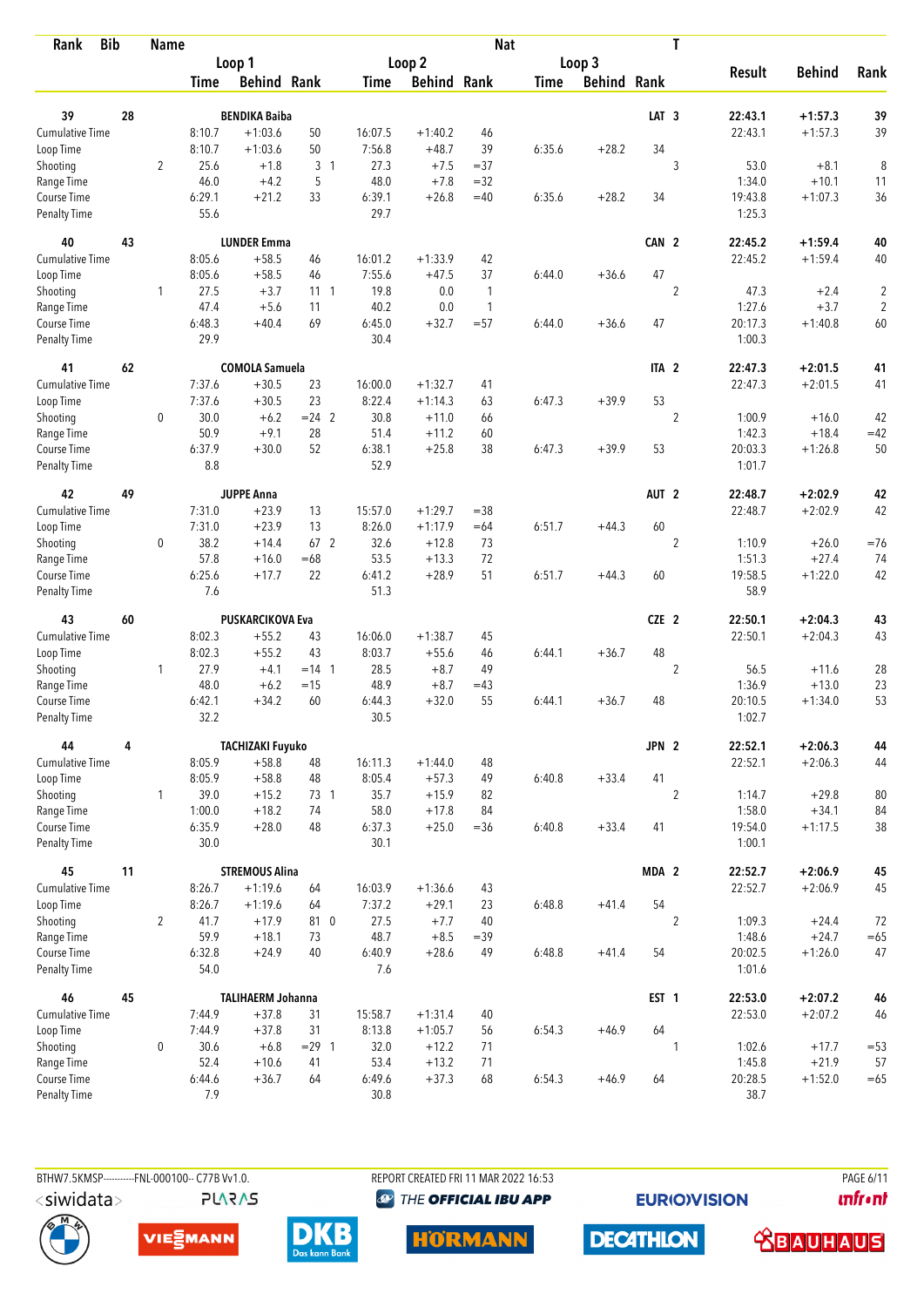| <b>Bib</b><br>Rank          |    | <b>Name</b> |                  |                         |                 |                |                    | <b>Nat</b> |             |                    |                  | T              |                   |               |       |
|-----------------------------|----|-------------|------------------|-------------------------|-----------------|----------------|--------------------|------------|-------------|--------------------|------------------|----------------|-------------------|---------------|-------|
|                             |    |             |                  | Loop 1                  |                 |                | Loop 2             |            |             | Loop 3             |                  |                |                   |               |       |
|                             |    |             | Time             | <b>Behind Rank</b>      |                 | Time           | <b>Behind Rank</b> |            | <b>Time</b> | <b>Behind Rank</b> |                  |                | <b>Result</b>     | <b>Behind</b> | Rank  |
| 46                          | 70 |             |                  | <b>MAEDA Sari</b>       |                 |                |                    |            |             |                    | JPN 3            |                | 22:53.0           | $+2:07.2$     | 46    |
| <b>Cumulative Time</b>      |    |             | 7:35.6           | $+28.5$                 | 20              | 16:17.6        | $+1:50.3$          | 50         |             |                    |                  |                | 22:53.0           | $+2:07.2$     | 46    |
| Loop Time                   |    |             | 7:35.6           | $+28.5$                 | 20              | 8:42.0         | $+1:33.9$          | 76         | 6:35.4      | $+28.0$            | 32               |                |                   |               |       |
| Shooting                    |    | $\mathbf 0$ | 34.3             | $+10.5$                 | 56 3            | 31.8           | $+12.0$            | 69         |             |                    |                  | 3              | 1:06.2            | $+21.3$       | $=62$ |
| Range Time                  |    |             | 53.5             | $+11.7$                 | 46              | 51.9           | $+11.7$            | $=63$      |             |                    |                  |                | 1:45.4            | $+21.5$       | 56    |
| Course Time                 |    |             | 6:34.7           | $+26.8$                 | 45              | 6:36.5         | $+24.2$            | 33         | 6:35.4      | $+28.0$            | 32               |                | 19:46.6           | $+1:10.1$     | 37    |
| <b>Penalty Time</b>         |    |             | 7.4              |                         |                 | 1:13.6         |                    |            |             |                    |                  |                | 1:21.0            |               |       |
| 48                          | 76 |             |                  | <b>VINDISAR Klara</b>   |                 |                |                    |            |             |                    | SLO 1            |                | 22:56.9           | $+2:11.1$     | 48    |
| Cumulative Time             |    |             | 8:11.0           | $+1:03.9$               | 51              | 15:55.8        | $+1:28.5$          | 35         |             |                    |                  |                | 22:56.9           | $+2:11.1$     | 48    |
| Loop Time                   |    |             | 8:11.0           | $+1:03.9$               | 51              | 7:44.8         | $+36.7$            | 33         | 7:01.1      | $+53.7$            | 71               |                |                   |               |       |
| Shooting                    |    | 1           | 26.8             | $+3.0$                  | $=7$ 0          | 20.7           | $+0.9$             | $=2$       |             |                    |                  | 1              | 47.6              | $+2.7$        | 4     |
| Range Time                  |    |             | 45.7             | $+3.9$                  | $\overline{4}$  | 42.7           | $+2.5$             | 5          |             |                    |                  |                | 1:28.4            | $+4.5$        | 4     |
| Course Time                 |    |             | 6:54.8           | $+46.9$                 | $=74$           | 6:55.5         | $+43.2$            | 73         | 7:01.1      | $+53.7$            | 71               |                | 20:51.4           | $+2:14.9$     | 75    |
| Penalty Time                |    |             | 30.5             |                         |                 | 6.6            |                    |            |             |                    |                  |                | 37.1              |               |       |
| 49                          | 16 |             |                  | <b>DAVIDOVA Marketa</b> |                 |                |                    |            |             |                    | CZE 5            |                | 22:59.2           | $+2:13.4$     | 49    |
| Cumulative Time             |    |             | 8:56.2           | $+1:49.1$               | 81              | 16:32.8        | $+2:05.5$          | 59         |             |                    |                  |                | 22:59.2           | $+2:13.4$     | 49    |
| Loop Time                   |    |             | 8:56.2           | $+1:49.1$               | 81              | 7:36.6         | $+28.5$            | 19         | 6:26.4      | $+19.0$            | 17               |                |                   |               |       |
| Shooting                    |    | 4           | 42.7             | $+18.9$                 | 83 1            | 29.4           | $+9.6$             | 58         |             |                    |                  | 5              | 1:12.1            | $+27.2$       | 79    |
| Range Time                  |    |             | 1:02.2           | $+20.4$                 | 83              | 49.0           | $+8.8$             | 46         |             |                    |                  |                | 1:51.2            | $+27.3$       | 73    |
| Course Time                 |    |             | 6:17.4           | $+9.5$                  | 10              | 6:19.5         | $+7.2$             | $=13$      | 6:26.4      | $+19.0$            | 17               |                | 19:03.3           | $+26.8$       | 12    |
| <b>Penalty Time</b>         |    |             | 1:36.6           |                         |                 | 28.1           |                    |            |             |                    |                  |                | 2:04.7            |               |       |
| 50                          | 13 |             |                  | <b>ZDOUC Dunja</b>      |                 |                |                    |            |             |                    | AUT <sub>2</sub> |                | 23:02.6           | $+2:16.8$     | 50    |
| <b>Cumulative Time</b>      |    |             | 8:13.7           | $+1:06.6$               | 55              | 15:57.0        | $+1:29.7$          | $= 38$     |             |                    |                  |                | 23:02.6           | $+2:16.8$     | 50    |
| Loop Time                   |    |             | 8:13.7           | $+1:06.6$               | 55              | 7:43.3         | $+35.2$            | 29         | 7:05.6      | $+58.2$            | 74               |                |                   |               |       |
| Shooting                    |    | 2           | 32.8             | $+9.0$                  | 46 0            | 24.6           | $+4.8$             | 20         |             |                    |                  | $\overline{2}$ | 57.5              | $+12.6$       | 30    |
| Range Time                  |    |             | 51.7             | $+9.9$                  | $= 35$          | 47.0           | $+6.8$             | 23         |             |                    |                  |                | 1:38.7            | $+14.8$       | 28    |
| Course Time                 |    |             | 6:27.3           | $+19.4$                 | 27              | 6:49.1         | $+36.8$            | 66         | 7:05.6      | $+58.2$            | 74               |                | 20:22.0           | $+1:45.5$     | 63    |
| <b>Penalty Time</b>         |    |             | 54.7             |                         |                 | 7.2            |                    |            |             |                    |                  |                | 1:01.9            |               |       |
| 51                          | 17 |             |                  | <b>EGAN Clare</b>       |                 |                |                    |            |             |                    | USA <sub>2</sub> |                | 23:04.3           | $+2:18.5$     | 51    |
| Cumulative Time             |    |             | 7:33.8           | $+26.7$                 | 16              | 16:04.8        | $+1:37.5$          | 44         |             |                    |                  |                | 23:04.3           | $+2:18.5$     | 51    |
| Loop Time                   |    |             | 7:33.8           | $+26.7$                 | 16              | 8:31.0         | $+1:22.9$          | 70         | 6:59.5      | $+52.1$            | 68               |                |                   |               |       |
| Shooting                    |    | 0           | 27.2             | $+3.4$                  | $= 9$ 2         | 35.9           | $+16.1$            | 83         |             |                    |                  | $\overline{2}$ | 1:03.2            | $+18.3$       | 56    |
| Range Time                  |    |             | 50.3             | $+8.5$                  | 25              | 56.9           | $+16.7$            | 81         |             |                    |                  |                | 1:47.2            | $+23.3$       | 61    |
| Course Time                 |    |             | 6:36.4           | $+28.5$                 | 51              | 6:41.1         | $+28.8$            | 50         | 6:59.5      | $+52.1$            | 68               |                | 20:17.0           | $+1:40.5$     | 59    |
| <b>Penalty Time</b>         |    |             | 7.1              |                         |                 | 53.0           |                    |            |             |                    |                  |                | 1:00.1            |               |       |
| 52                          | 44 |             |                  | <b>NILSSON Stina</b>    |                 |                |                    |            |             |                    | SWE 5            |                | 23:05.4           | $+2:19.6$     | 52    |
| Cumulative Time             |    |             | 8:28.8           | $+1:21.7$               | $=67$           | 16:34.4        | $+2:07.1$          | 61         |             |                    |                  |                | 23:05.4           | $+2:19.6$     | 52    |
| Loop Time                   |    |             | 8:28.8           | $+1:21.7$               | $=67$           | 8:05.6         | $+57.5$            | 50         | 6:31.0      | $+23.6$            | $= 22$           |                |                   |               |       |
| Shooting                    |    | 3           | 37.5             | $+13.7$                 | 66 2            | 27.8           | $+8.0$             | 42         |             |                    |                  | 5              | 1:05.3            | $+20.4$       | 59    |
| Range Time                  |    |             | 57.4             | $+15.6$                 | $=66$           | 49.3           | $+9.1$             | 49         |             |                    |                  |                | 1:46.7            | $+22.8$       | 60    |
| Course Time<br>Penalty Time |    |             | 6:20.8<br>1:10.6 | $+12.9$                 | 15              | 6:26.5<br>49.8 | $+14.2$            | 22         | 6:31.0      | $+23.6$            | $=22$            |                | 19:18.3<br>2:00.4 | $+41.8$       | 22    |
| 53                          | 6  |             |                  | <b>TODOROVA Milena</b>  |                 |                |                    |            |             |                    | BUL 4            |                | 23:06.0           | $+2:20.2$     | 53    |
| Cumulative Time             |    |             | 7:50.7           | $+43.6$                 | 36              | 16:31.4        | $+2:04.1$          | 58         |             |                    |                  |                | 23:06.0           | $+2:20.2$     | 53    |
| Loop Time                   |    |             | 7:50.7           | $+43.6$                 | 36              | 8:40.7         | $+1:32.6$          | 75         | 6:34.6      | $+27.2$            | 31               |                |                   |               |       |
| Shooting                    |    | 1           | 28.6             | $+4.8$                  | 17 <sub>3</sub> | 33.8           | $+14.0$            | 75         |             |                    |                  | 4              | 1:02.5            | $+17.6$       | 52    |
| Range Time                  |    |             | 48.8             | $+7.0$                  | 21              | 55.2           | $+15.0$            | 77         |             |                    |                  |                | 1:44.0            | $+20.1$       | 47    |
| Course Time                 |    |             | 6:32.3           | $+24.4$                 | 38              | 6:28.5         | $+16.2$            | 27         | 6:34.6      | $+27.2$            | 31               |                | 19:35.4           | $+58.9$       | 28    |
| Penalty Time                |    |             | 29.6             |                         |                 | 1:17.0         |                    |            |             |                    |                  |                | 1:46.6            |               |       |
| 54                          | 63 |             |                  | <b>OJA Regina</b>       |                 |                |                    |            |             |                    | EST <sub>3</sub> |                | 23:07.2           | $+2:21.4$     | 54    |
| Cumulative Time             |    |             | 8:43.1           | $+1:36.0$               | $= 75$          | 16:22.5        | $+1:55.2$          | 54         |             |                    |                  |                | 23:07.2           | $+2:21.4$     | 54    |
| Loop Time                   |    |             | 8:43.1           | $+1:36.0$               | $=75$           | 7:39.4         | $+31.3$            | 26         | 6:44.7      | $+37.3$            | 49               |                |                   |               |       |
| Shooting                    |    | 3           | 35.4             | $+11.6$                 | 60 0            | 25.2           | $+5.4$             | $= 22$     |             |                    |                  | 3              | 1:00.7            | $+15.8$       | 41    |
| Range Time                  |    |             | 55.0             | $+13.2$                 | 54              | 46.5           | $+6.3$             | 19         |             |                    |                  |                | 1:41.5            | $+17.6$       | 37    |
| Course Time                 |    |             | 6:32.1           | $+24.2$                 | 36              | 6:45.9         | $+33.6$            | 62         | 6:44.7      | $+37.3$            | 49               |                | 20:02.7           | $+1:26.2$     | 48    |
| <b>Penalty Time</b>         |    |             | 1:16.0           |                         |                 | $7.0$          |                    |            |             |                    |                  |                | 1:23.0            |               |       |

BTHW7.5KMSP-----------FNL-000100-- C77B Vv1.0.

**PLARAS** 

REPORT CREATED FRI 11 MAR 2022 16:53 <sup><sup>9</sup> THE OFFICIAL IBU APP</sup>

**EURIOVISION** 

**PAGE 7/11** *<u><u>Infront</u>*</u>











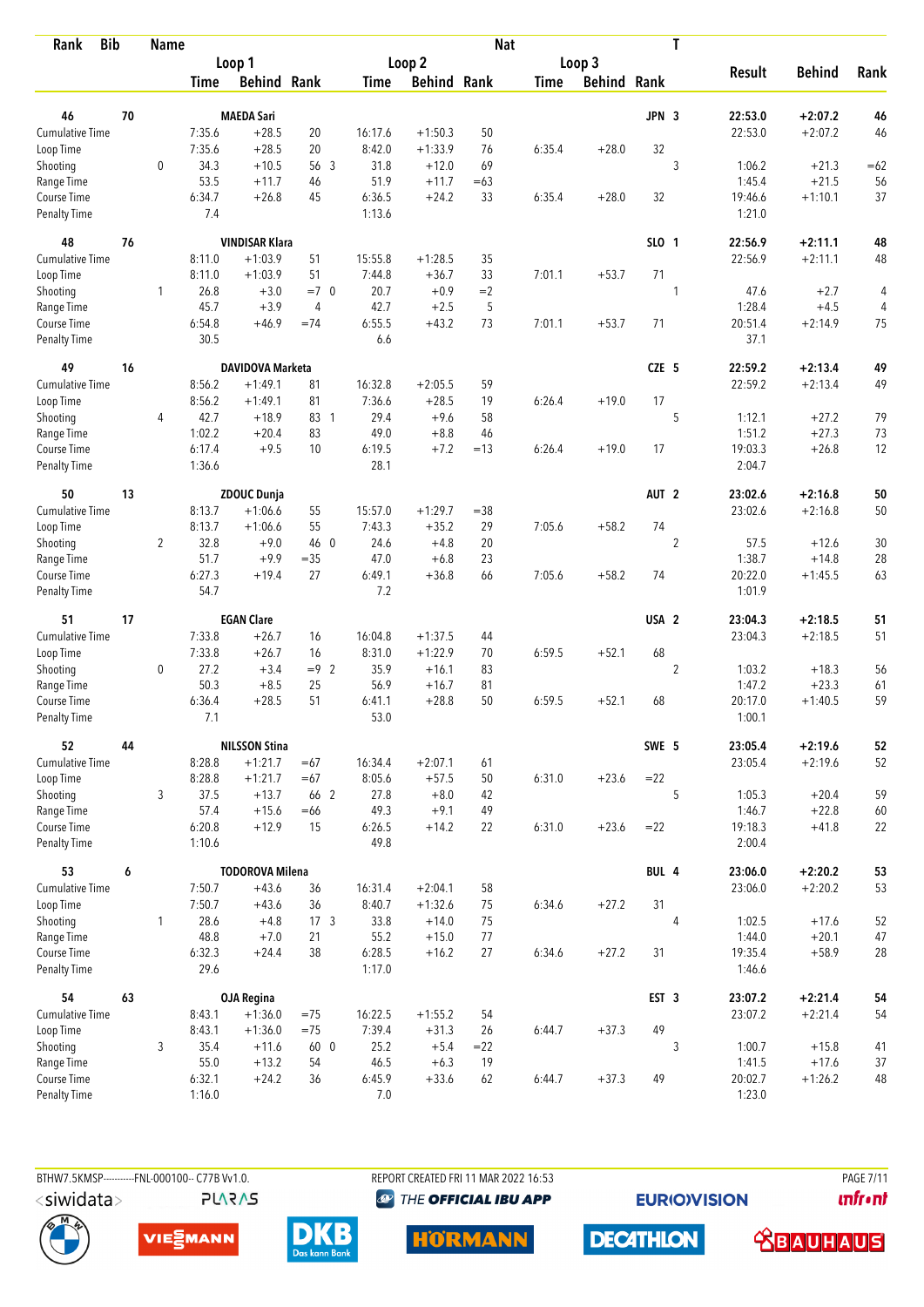| Rank                               | <b>Bib</b>     | <b>Name</b>    |                |                             |                          |                |                    | <b>Nat</b>  |             |                    |                  | T              |                   |                    |                |
|------------------------------------|----------------|----------------|----------------|-----------------------------|--------------------------|----------------|--------------------|-------------|-------------|--------------------|------------------|----------------|-------------------|--------------------|----------------|
|                                    |                |                |                | Loop 1                      |                          |                | Loop <sub>2</sub>  |             |             | Loop 3             |                  |                |                   |                    |                |
|                                    |                |                | <b>Time</b>    | <b>Behind Rank</b>          |                          | <b>Time</b>    | <b>Behind Rank</b> |             | <b>Time</b> | <b>Behind Rank</b> |                  |                | <b>Result</b>     | <b>Behind</b>      | Rank           |
| 55                                 | 64             |                |                | <b>GASPARIN Selina</b>      |                          |                |                    |             |             |                    | SUI <sub>3</sub> |                | 23:09.1           | $+2:23.3$          | 55             |
| <b>Cumulative Time</b>             |                |                | 8:24.3         | $+1:17.2$                   | 62                       | 16:26.2        | $+1:58.9$          | 55          |             |                    |                  |                | 23:09.1           | $+2:23.3$          | 55             |
|                                    |                |                | 8:24.3         | $+1:17.2$                   | 62                       | 8:01.9         | $+53.8$            | 44          | 6:42.9      | $+35.5$            | 44               |                |                   |                    |                |
| Loop Time<br>Shooting              |                | $\overline{2}$ | 37.2           | $+13.4$                     | 65 1                     | 31.9           | $+12.1$            | 70          |             |                    |                  | 3              | 1:09.2            | $+24.3$            | 71             |
| Range Time                         |                |                | 56.7           | $+14.9$                     | $=62$                    | 53.3           | $+13.1$            | 70          |             |                    |                  |                | 1:50.0            | $+26.1$            | $=69$          |
| Course Time                        |                |                | 6:33.8         | $+25.9$                     | 43                       | 6:39.1         | $+26.8$            | $=40$       | 6:42.9      | $+35.5$            | 44               |                | 19:55.8           | $+1:19.3$          | 40             |
| Penalty Time                       |                |                | 53.8           |                             |                          | 29.5           |                    |             |             |                    |                  |                | 1:23.3            |                    |                |
| 56                                 | 39             |                |                | <b>ZUK Kamila</b>           |                          |                |                    |             |             |                    | POL <sub>3</sub> |                | 23:09.3           | $+2:23.5$          | 56             |
| Cumulative Time                    |                |                | 8:30.0         | $+1:22.9$                   | 69                       | 16:28.7        | $+2:01.4$          | 57          |             |                    |                  |                | 23:09.3           | $+2:23.5$          | 56             |
| Loop Time                          |                |                | 8:30.0         | $+1:22.9$                   | 69                       | 7:58.7         | $+50.6$            | $=41$       | 6:40.6      | $+33.2$            | 40               |                |                   |                    |                |
| Shooting                           |                | $\overline{2}$ | 34.7           | $+10.9$                     | 58 1                     | 27.4           | $+7.6$             | 39          |             |                    |                  | 3              | 1:02.1            | $+17.2$            | 48             |
| Range Time                         |                |                | 54.7           | $+12.9$                     | 53                       | 48.9           | $+8.7$             | $=43$       |             |                    |                  |                | 1:43.6            | $+19.7$            | $=45$          |
| Course Time                        |                |                | 6:40.4         | $+32.5$                     | 57                       | 6:40.0         | $+27.7$            | 43          | 6:40.6      | $+33.2$            | 40               |                | 20:01.0           | $+1:24.5$          | 44             |
| <b>Penalty Time</b>                |                |                | 54.9           |                             |                          | 29.8           |                    |             |             |                    |                  |                | 1:24.7            |                    |                |
| 57                                 | 79             |                |                | <b>KUELM Susan</b>          |                          |                |                    |             |             |                    | EST 4            |                | 23:11.1           | $+2:25.3$          | 57             |
| Cumulative Time                    |                |                | 8:18.9         | $+1:11.8$                   | 57                       | 16:40.6        | $+2:13.3$          | 64          |             |                    |                  |                | 23:11.1           | $+2:25.3$          | 57             |
| Loop Time                          |                |                | 8:18.9         | $+1:11.8$                   | 57                       | 8:21.7         | $+1:13.6$          | 62          | 6:30.5      | $+23.1$            | 21               |                |                   |                    |                |
| Shooting                           |                | $\overline{2}$ | 41.3           | $+17.5$                     | $=78$ 2                  | 34.8           | $+15.0$            | 81          |             |                    |                  | 4              | 1:16.1            | $+31.2$            | 82             |
| Range Time                         |                |                | 1:00.2         | $+18.4$                     | 76<br>18                 | 57.3           | $+17.1$<br>$+15.2$ | 83<br>26    |             | $+23.1$            | 21               |                | 1:57.5            | $+33.6$            | 83             |
| Course Time<br><b>Penalty Time</b> |                |                | 6:22.6<br>56.1 | $+14.7$                     |                          | 6:27.5<br>56.9 |                    |             | 6:30.5      |                    |                  |                | 19:20.6<br>1:53.0 | $+44.1$            | 24             |
| 58                                 | 47             |                |                | <b>EDER Mari</b>            |                          |                |                    |             |             |                    | FIN <sub>5</sub> |                | 23:11.5           | $+2:25.7$          | 58             |
| Cumulative Time                    |                |                | 7:58.5         | $+51.4$                     | 41                       | 16:49.8        | $+2:22.5$          | 74          |             |                    |                  |                | 23:11.5           | $+2:25.7$          | 58             |
| Loop Time                          |                |                | 7:58.5         | $+51.4$                     | 41                       | 8:51.3         | $+1:43.2$          | 79          | 6:21.7      | $+14.3$            | 11               |                |                   |                    |                |
| Shooting                           |                | $\mathbf{1}$   | 42.5           | $+18.7$                     | 82 4                     | 34.7           | $+14.9$            | 80          |             |                    |                  | 5              | 1:17.3            | $+32.4$            | 84             |
| Range Time                         |                |                | 1:01.6         | $+19.8$                     | 81                       | 54.8           | $+14.6$            | 76          |             |                    |                  |                | 1:56.4            | $+32.5$            | 81             |
| Course Time                        |                |                | 6:26.2         | $+18.3$                     | 24                       | 6:19.0         | $+6.7$             | 10          | 6:21.7      | $+14.3$            | 11               |                | 19:06.9           | $+30.4$            | 14             |
| <b>Penalty Time</b>                |                |                | 30.7           |                             |                          | 1:37.5         |                    |             |             |                    |                  |                | 2:08.2            |                    |                |
| 59                                 | 19             |                |                | <b>TOMINGAS Tuuli</b>       |                          |                |                    |             |             |                    | EST <sub>2</sub> |                | 23:12.2           | $+2:26.4$          | 59             |
| Cumulative Time                    |                |                | 7:45.8         | $+38.7$                     | 32                       | 16:21.8        | $+1:54.5$          | 53          |             |                    |                  |                | 23:12.2           | $+2:26.4$          | 59             |
| Loop Time                          |                |                | 7:45.8         | $+38.7$                     | 32                       | 8:36.0         | $+1:27.9$          | $= 71$      | 6:50.4      | $+43.0$            | 56               |                |                   |                    |                |
| Shooting                           |                | $\mathbf 0$    | 29.9           | $+6.1$                      | 23 <sub>2</sub>          | 28.6           | $+8.8$             | 50          |             |                    |                  | $\overline{2}$ | 58.5              | $+13.6$            | 32             |
| Range Time                         |                |                | 49.8           | $+8.0$                      | 23                       | 50.8           | $+10.6$            | 59          |             |                    |                  |                | 1:40.6            | $+16.7$            | 35             |
| Course Time                        |                |                | 6:48.5         | $+40.6$                     | 70                       | 6:45.1         | $+32.8$            | 59          | 6:50.4      | $+43.0$            | 56               |                | 20:24.0           | $+1:47.5$          | 64             |
| <b>Penalty Time</b>                |                |                | 7.5            |                             |                          | 1:00.1         |                    |             |             |                    |                  |                | 1:07.6            |                    |                |
| 60                                 | 67             |                |                | <b>TOLMACHEVA Anastasia</b> |                          |                |                    |             |             |                    | ROU <sub>2</sub> |                | 23:13.9           | $+2:28.1$          | 60             |
| <b>Cumulative Time</b>             |                |                | 8:02.9         | $+55.8$                     | 45                       | 16:11.8        | $+1:44.5$          | 49          |             |                    |                  |                | 23:13.9           | $+2:28.1$          | 60             |
| Loop Time                          |                |                | 8:02.9<br>31.9 | $+55.8$<br>$+8.1$           | 45<br>38 1               | 8:08.9         | $+1:00.8$          | 52          | 7:02.1      | $+54.7$            | 73               | $\overline{2}$ | 56.0              |                    |                |
| Shooting<br>Range Time             |                | $\mathbf{1}$   | 51.4           | $+9.6$                      | 32                       | 24.0<br>45.9   | $+4.2$<br>$+5.7$   | $=17$<br>17 |             |                    |                  |                | 1:37.3            | $+11.1$<br>$+13.4$ | $=25$<br>26    |
| Course Time                        |                |                | 6:39.5         | $+31.6$                     | 54                       | 6:50.8         | $+38.5$            | 69          | 7:02.1      | $+54.7$            | 73               |                | 20:32.4           | $+1:55.9$          | $=67$          |
| Penalty Time                       |                |                | 32.0           |                             |                          | 32.2           |                    |             |             |                    |                  |                | 1:04.2            |                    |                |
| 61                                 | $\overline{2}$ |                |                | <b>PERSSON Linn</b>         |                          |                |                    |             |             |                    | SWE 5            |                | 23:16.9           | $+2:31.1$          | $61\,$         |
| <b>Cumulative Time</b>             |                |                | 8:05.7         | $+58.6$                     | 47                       | 16:43.3        | $+2:16.0$          | 69          |             |                    |                  |                | 23:16.9           | $+2:31.1$          | 61             |
| Loop Time                          |                |                | 8:05.7         | $+58.6$                     | 47                       | 8:37.6         | $+1:29.5$          | $=73$       | 6:33.6      | $+26.2$            | 29               |                |                   |                    |                |
| Shooting                           |                | $\overline{2}$ | 35.6           | $+11.8$                     | 62 3                     | 33.0           | $+13.2$            | 74          |             |                    |                  | 5              | 1:08.6            | $+23.7$            | 70             |
| Range Time                         |                |                | 56.5           | $+14.7$                     | 61                       | 54.3           | $+14.1$            | 75          |             |                    |                  |                | 1:50.8            | $+26.9$            | 72             |
| Course Time                        |                |                | 6:16.6         | $+8.7$                      | 9                        | 6:26.6         | $+14.3$            | 23          | 6:33.6      | $+26.2$            | 29               |                | 19:16.8           | $+40.3$            | 21             |
| Penalty Time                       |                |                | 52.6           |                             |                          | 1:16.7         |                    |             |             |                    |                  |                | 2:09.3            |                    |                |
| 62                                 | 59             |                |                | <b>IVANOVA Aliona</b>       |                          |                |                    |             |             |                    | MDA 2            |                | 23:18.7           | $+2:32.9$          | 62             |
| <b>Cumulative Time</b>             |                |                | 7:41.1         | $+34.0$                     | 26                       | 16:18.7        | $+1:51.4$          | 52          |             |                    |                  |                | 23:18.7           | $+2:32.9$          | 62             |
| Loop Time                          |                |                | 7:41.1         | $+34.0$                     | 26                       | 8:37.6         | $+1:29.5$          | $=73$       | 7:00.0      | $+52.6$            | 70               |                |                   |                    |                |
| Shooting                           |                | $\mathbf 0$    | 29.5<br>51.0   | $+5.7$<br>$+9.2$            | 21 <sub>2</sub><br>$=29$ | 23.6<br>45.7   | $+3.8$<br>$+5.5$   | 11<br>15    |             |                    |                  | $\overline{2}$ | 53.2<br>1:36.7    | $+8.3$<br>$+12.8$  | $=9$<br>$= 21$ |
| Range Time<br>Course Time          |                |                | 6:42.4         | $+34.5$                     | 61                       | 6:51.1         | $+38.8$            | 70          | 7:00.0      | $+52.6$            | 70               |                | 20:33.5           | $+1:57.0$          | $=69$          |
| Penalty Time                       |                |                | 7.7            |                             |                          | 1:00.8         |                    |             |             |                    |                  |                | 1:08.5            |                    |                |
|                                    |                |                |                |                             |                          |                |                    |             |             |                    |                  |                |                   |                    |                |

BTHW7.5KMSP-----------FNL-000100-- C77B Vv1.0.

**PLARAS** 

REPORT CREATED FRI 11 MAR 2022 16:53 <sup><sup>9</sup> THE OFFICIAL IBU APP</sup>

**EURIOVISION** 

**DECATHLON** 

**PAGE 8/11** *<u><u>Infront</u>*</u>









 **<u>CBAUHAUS</u>**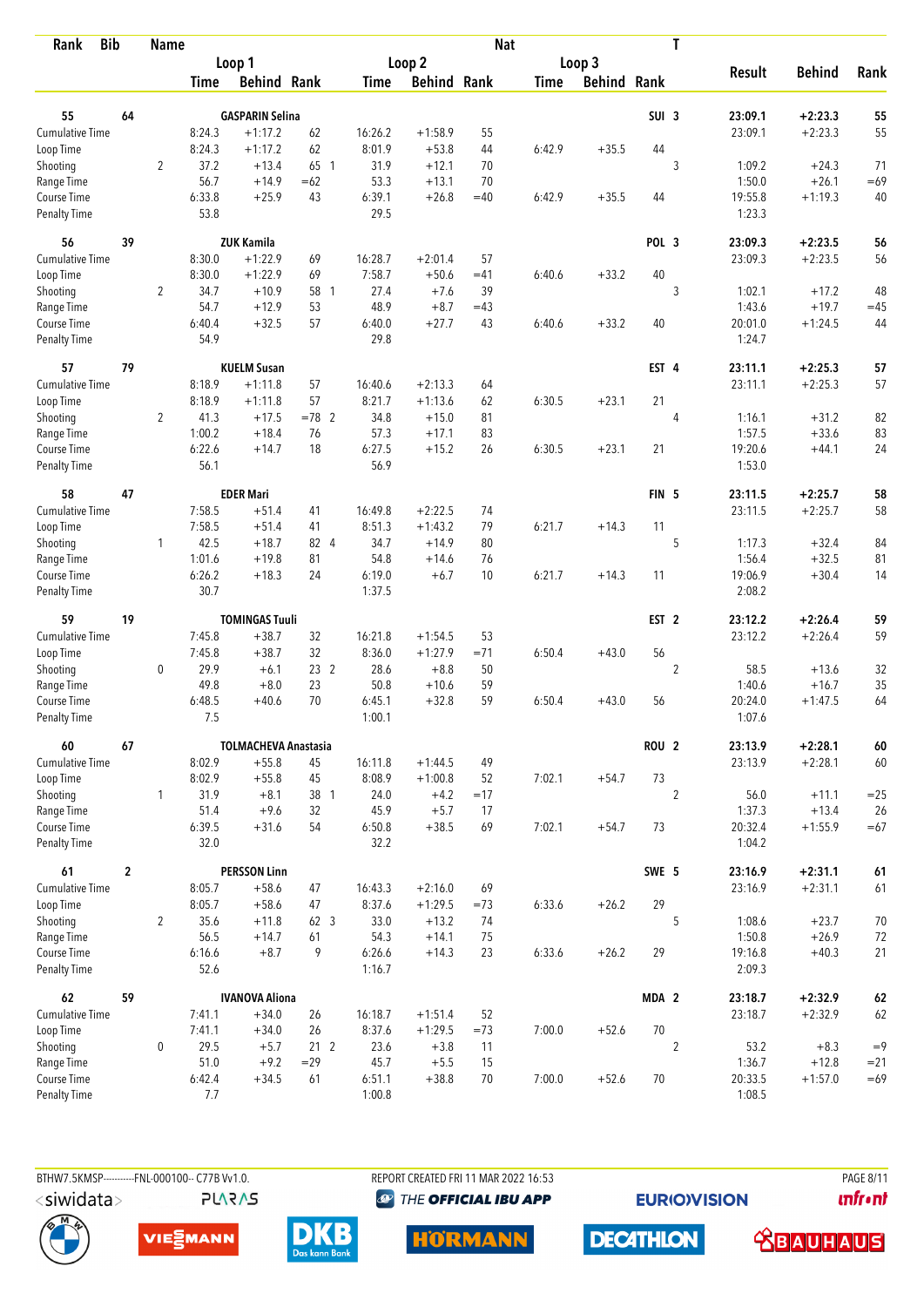| <b>Bib</b><br>Rank          |    | <b>Name</b>    |                |                          |                 |                |                    | <b>Nat</b>     |             |                    |                  | T              |                   |               |        |
|-----------------------------|----|----------------|----------------|--------------------------|-----------------|----------------|--------------------|----------------|-------------|--------------------|------------------|----------------|-------------------|---------------|--------|
|                             |    |                |                | Loop 1                   |                 |                | Loop <sub>2</sub>  |                |             | Loop 3             |                  |                |                   |               |        |
|                             |    |                | <b>Time</b>    | <b>Behind Rank</b>       |                 | Time           | <b>Behind Rank</b> |                | <b>Time</b> | <b>Behind Rank</b> |                  |                | <b>Result</b>     | <b>Behind</b> | Rank   |
| 63                          | 58 |                |                | <b>SKOTTHEIM Johanna</b> |                 |                |                    |                |             |                    | SWE 3            |                | 23:20.1           | $+2:34.3$     | 63     |
| Cumulative Time             |    |                | 8:28.0         | $+1:20.9$                | 65              | 16:26.7        | $+1:59.4$          | 56             |             |                    |                  |                | 23:20.1           | $+2:34.3$     | 63     |
| Loop Time                   |    |                | 8:28.0         | $+1:20.9$                | 65              | 7:58.7         | $+50.6$            | $=41$          | 6:53.4      | $+46.0$            | 61               |                |                   |               |        |
| Shooting                    |    | $\overline{2}$ | 32.1           | $+8.3$                   | $=40$ 1         | 20.7           | $+0.9$             | $=2$           |             |                    |                  | 3              | 52.9              | $+8.0$        | 7      |
| Range Time                  |    |                | 54.2           | $+12.4$                  | $=50$           | 41.9           | $+1.7$             | $\overline{2}$ |             |                    |                  |                | 1:36.1            | $+12.2$       | 19     |
| Course Time                 |    |                | 6:36.2         | $+28.3$                  | 50              | 6:45.4         | $+33.1$            | 60             | 6:53.4      | $+46.0$            | 61               |                | 20:15.0           | $+1:38.5$     | 57     |
| <b>Penalty Time</b>         |    |                | 57.6           |                          |                 | 31.4           |                    |                |             |                    |                  |                | 1:29.0            |               |        |
| 64                          | 69 |                |                | <b>TANAKA Yurie</b>      |                 |                |                    |                |             |                    | JPN <sub>2</sub> |                | 23:23.9           | $+2:38.1$     | 64     |
| <b>Cumulative Time</b>      |    |                | 8:28.8         | $+1:21.7$                | $=67$           | 16:43.5        | $+2:16.2$          | 70             |             |                    |                  |                | 23:23.9           | $+2:38.1$     | 64     |
| Loop Time                   |    |                | 8:28.8         | $+1:21.7$                | $=67$           | 8:14.7         | $+1:06.6$          | 57             | 6:40.4      | $+33.0$            | 39               |                |                   |               |        |
| Shooting                    |    | 1              | 41.3           | $+17.5$                  | $= 78$ 1        | 28.2           | $+8.4$             | $=46$          |             |                    |                  | $\overline{2}$ | 1:09.6            | $+24.7$       | $=73$  |
| Range Time                  |    |                | 1:01.2         | $+19.4$                  | 79              | 49.1           | $+8.9$             | 47             |             |                    |                  |                | 1:50.3            | $+26.4$       | 71     |
| Course Time                 |    |                | 6:56.4         | $+48.5$                  | 77              | 6:55.6         | $+43.3$            | 74             | 6:40.4      | $+33.0$            | 39               |                | 20:32.4           | $+1:55.9$     | $=67$  |
| <b>Penalty Time</b>         |    |                | 31.2           |                          |                 | 30.0           |                    |                |             |                    |                  |                | 1:01.2            |               |        |
| 65                          | 15 |                |                | VITTOZZI Lisa            |                 |                |                    |                |             |                    | ITA <sub>5</sub> |                | 23:26.0           | $+2:40.2$     | 65     |
| Cumulative Time             |    |                | 8:32.1         | $+1:25.0$                | 71              | 16:42.9        | $+2:15.6$          | 68             |             |                    |                  |                | 23:26.0           | $+2:40.2$     | 65     |
| Loop Time                   |    |                | 8:32.1         | $+1:25.0$                | 71              | 8:10.8         | $+1:02.7$          | 53             | 6:43.1      | $+35.7$            | 45               |                |                   |               |        |
| Shooting                    |    | 3              | 28.9           | $+5.1$                   | 19 2            | 25.5           | $+5.7$             | 25             |             |                    |                  | 5              | 54.5              | $+9.6$        | $=18$  |
| Range Time                  |    |                | 47.9           | $+6.1$                   | $=13$           | 46.8           | $+6.6$             | 22             |             |                    |                  |                | 1:34.7            | $+10.8$       | 12     |
| Course Time                 |    |                | 6:28.0         | $+20.1$                  | $=30$           | 6:31.4         | $+19.1$            | 31             | 6:43.1      | $+35.7$            | 45               |                | 19:42.5           | $+1:06.0$     | 34     |
| <b>Penalty Time</b>         |    |                | 1:16.2         |                          |                 | 52.6           |                    |                |             |                    |                  |                | 2:08.8            |               |        |
| 66                          | 80 |                |                | <b>GWIZDON Magdalena</b> |                 |                |                    |                |             |                    | POL <sub>3</sub> |                | 23:30.9           | $+2:45.1$     | 66     |
| Cumulative Time             |    |                | 8:28.4         | $+1:21.3$                | 66              | 16:33.6        | $+2:06.3$          | 60             |             |                    |                  |                | 23:30.9           | $+2:45.1$     | 66     |
| Loop Time                   |    |                | 8:28.4         | $+1:21.3$                | 66              | 8:05.2         | $+57.1$            | 48             | 6:57.3      | $+49.9$            | 67               |                |                   |               |        |
| Shooting                    |    | $\overline{2}$ | 35.1           | $+11.3$                  | 59 1            | 31.6           | $+11.8$            | 67             |             |                    |                  | 3              | 1:06.7            | $+21.8$       | 66     |
| Range Time                  |    |                | 56.8           | $+15.0$                  | 64              | 53.2           | $+13.0$            | 69             |             |                    |                  |                | 1:50.0            | $+26.1$       | $=69$  |
| Course Time                 |    |                | 6:35.5         | $+27.6$                  | 47              | 6:40.8         | $+28.5$            | 48             | 6:57.3      | $+49.9$            | 67               |                | 20:13.6           | $+1:37.1$     | 55     |
| <b>Penalty Time</b>         |    |                | 56.1           |                          |                 | 31.2           |                    |                |             |                    |                  |                | 1:27.3            |               |        |
| 67                          | 36 |                |                | KOCERGINA Natalja        |                 |                |                    |                |             |                    | LTU <sub>2</sub> |                | 23:32.1           | $+2:46.3$     | 67     |
| <b>Cumulative Time</b>      |    |                | 8:43.1         | $+1:36.0$                | $=75$           | 16:41.3        | $+2:14.0$          | 66             |             |                    |                  |                | 23:32.1           | $+2:46.3$     | 67     |
| Loop Time                   |    |                | 8:43.1         | $+1:36.0$                | $=75$           | 7:58.2         | $+50.1$            | 40             | 6:50.8      | $+43.4$            | 58               |                |                   |               |        |
| Shooting                    |    | $\overline{2}$ | 40.2           | $+16.4$                  | 76 0            | 31.7           | $+11.9$            | 68             |             |                    |                  | $\overline{2}$ | 1:11.9            | $+27.0$       | 78     |
| Range Time                  |    |                | 1:00.6         | $+18.8$                  | 77              | 54.2           | $+14.0$            | $=73$          |             |                    |                  |                | 1:54.8            | $+30.9$       | 80     |
| Course Time                 |    |                | 6:45.5         | $+37.6$                  | 65              | 6:57.2         | $+44.9$            | 76             | 6:50.8      | $+43.4$            | 58               |                | 20:33.5           | $+1:57.0$     | $=69$  |
| <b>Penalty Time</b>         |    |                | 57.0           |                          |                 | 6.8            |                    |                |             |                    |                  |                | 1:03.8            |               |        |
| 68                          | 77 |                |                | <b>HACHISUKA Asuka</b>   |                 |                |                    |                |             |                    | JPN 2            |                | 23:36.4           | $+2:50.6$     | 68     |
| <b>Cumulative Time</b>      |    |                | 8:23.1         | $+1:16.0$                | 60              | 16:41.4        | $+2:14.1$          | 67             |             |                    |                  |                | 23:36.4           | $+2:50.6$     | 68     |
| Loop Time                   |    |                | 8:23.1         | $+1:16.0$                | 60              | 8:18.3         | $+1:10.2$          | 59             | 6:55.0      | $+47.6$            | 65               |                |                   |               |        |
| Shooting                    |    | $\mathbf{1}$   | 34.4           | $+10.6$                  | 57 1            | 34.1           | $+14.3$            | $=76$          |             |                    |                  | $\overline{2}$ | 1:08.5            | $+23.6$       | 69     |
| Range Time                  |    |                | 57.1           | $+15.3$                  | 65              | 57.1           | $+16.9$            | 82             |             |                    |                  |                | 1:54.2            | $+30.3$       | 79     |
| Course Time<br>Penalty Time |    |                | 6:54.6<br>31.4 | $+46.7$                  | 73              | 6:49.5<br>31.7 | $+37.2$            | 67             | 6:55.0      | $+47.6$            | 65               |                | 20:39.1<br>1:03.1 | $+2:02.6$     | 74     |
| 69                          | 56 |                |                | <b>MAKA Anna</b>         |                 |                |                    |                |             |                    | POL 3            |                | 23:40.2           | $+2:54.4$     | 69     |
| <b>Cumulative Time</b>      |    |                | 7:47.8         | $+40.7$                  | 34              | 16:40.4        | $+2:13.1$          | 63             |             |                    |                  |                | 23:40.2           | $+2:54.4$     | 69     |
| Loop Time                   |    |                | 7:47.8         | $+40.7$                  | 34              | 8:52.6         | $+1:44.5$          | $= 81$         | 6:59.8      | $+52.4$            | 69               |                |                   |               |        |
| Shooting                    |    | 0              | 31.4           | $+7.6$                   | 36 <sub>3</sub> | 29.9           | $+10.1$            | $=60$          |             |                    |                  | 3              | 1:01.3            | $+16.4$       | 43     |
| Range Time                  |    |                | 51.6           | $+9.8$                   | $= 33$          | 51.7           | $+11.5$            | 61             |             |                    |                  |                | 1:43.3            | $+19.4$       | 44     |
| Course Time                 |    |                | 6:48.6         | $+40.7$                  | 71              | 6:40.1         | $+27.8$            | $=44$          | 6:59.8      | $+52.4$            | 69               |                | 20:28.5           | $+1:52.0$     | $=65$  |
| Penalty Time                |    |                | 7.6            |                          |                 | 1:20.8         |                    |                |             |                    |                  |                | 1:28.4            |               |        |
| 70                          | 57 |                |                | <b>VINDISAR Nika</b>     |                 |                |                    |                |             |                    | SLO 3            |                | 23:40.5           | $+2:54.7$     | $70\,$ |
| <b>Cumulative Time</b>      |    |                | 8:08.6         | $+1:01.5$                | 49              | 16:44.6        | $+2:17.3$          | 71             |             |                    |                  |                | 23:40.5           | $+2:54.7$     | 70     |
| Loop Time                   |    |                | 8:08.6         | $+1:01.5$                | 49              | 8:36.0         | $+1:27.9$          | $=71$          | 6:55.9      | $+48.5$            | 66               |                |                   |               |        |
| Shooting                    |    | 1              | 29.2           | $+5.4$                   | 20 <sub>2</sub> | 24.7           | $+4.9$             | 21             |             |                    |                  | 3              | 54.0              | $+9.1$        | 14     |
| Range Time                  |    |                | 51.0           | $+9.2$                   | $=29$           | 48.5           | $+8.3$             | $=36$          |             |                    |                  |                | 1:39.5            | $+15.6$       | $=29$  |
| Course Time                 |    |                | 6:46.7         | $+38.8$                  | 68              | 6:52.2         | $+39.9$            | 71             | 6:55.9      | $+48.5$            | 66               |                | 20:34.8           | $+1:58.3$     | 71     |
| Penalty Time                |    |                | 30.9           |                          |                 | 55.3           |                    |                |             |                    |                  |                | 1:26.2            |               |        |



**PLARAS** 

BTHW7.5KMSP----------FNL-000100-- C77B Vv1.0. REPORT CREATED FRI 11 MAR 2022 16:53 PAGE 9/11 <sup><sup>9</sup> THE OFFICIAL IBU APP</sup>

**EURIOVISION** 

*<u><u>Infront</u>*</u>











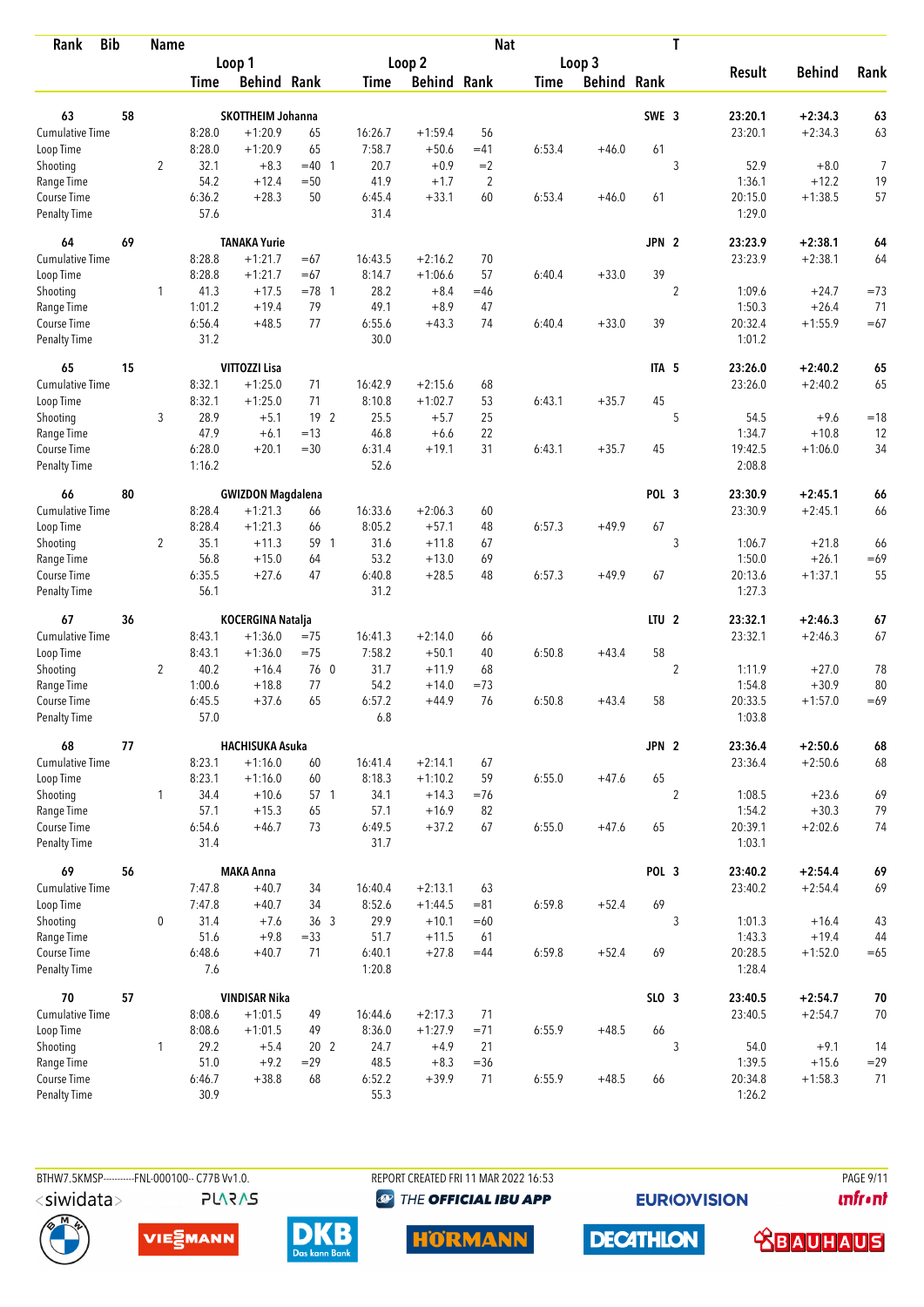| Rank                               | <b>Bib</b> | <b>Name</b>    |                |                           |         |                |                    | <b>Nat</b>     |             |             |                  | T              |                   |               |       |
|------------------------------------|------------|----------------|----------------|---------------------------|---------|----------------|--------------------|----------------|-------------|-------------|------------------|----------------|-------------------|---------------|-------|
|                                    |            |                |                | Loop 1                    |         |                | Loop 2             |                |             | Loop 3      |                  |                |                   |               |       |
|                                    |            |                | Time           | <b>Behind Rank</b>        |         | Time           | <b>Behind Rank</b> |                | <b>Time</b> | Behind Rank |                  |                | <b>Result</b>     | <b>Behind</b> | Rank  |
| 71                                 | 65         |                |                | <b>KINNUNEN Nastassia</b> |         |                |                    |                |             |             | FIN 4            |                | 23:46.8           | $+3:01.0$     | 71    |
| <b>Cumulative Time</b>             |            |                | 8:43.4         | $+1:36.3$                 | 77      | 16:55.4        | $+2:28.1$          | 76             |             |             |                  |                | 23:46.8           | $+3:01.0$     | 71    |
| Loop Time                          |            |                | 8:43.4         | $+1:36.3$                 | 77      | 8:12.0         | $+1:03.9$          | 54             | 6:51.4      | $+44.0$     | 59               |                |                   |               |       |
| Shooting                           |            | 3              | 33.4           | $+9.6$                    | 49 1    | 32.5           | $+12.7$            | 72             |             |             |                  | 4              | 1:05.9            | $+21.0$       | 61    |
| Range Time                         |            |                | 53.6           | $+11.8$                   | $=47$   | 54.2           | $+14.0$            | $=73$          |             |             |                  |                | 1:47.8            | $+23.9$       | $=63$ |
| Course Time                        |            |                | 6:35.1         | $+27.2$                   | 46      | 6:48.2         | $+35.9$            | 65             | 6:51.4      | $+44.0$     | 59               |                | 20:14.7           | $+1:38.2$     | 56    |
| <b>Penalty Time</b>                |            |                | 1:14.7         |                           |         | 29.6           |                    |                |             |             |                  |                | 1:44.3            |               |       |
| 72                                 | 72         |                |                | <b>CHIRKOVA Elena</b>     |         |                |                    |                |             |             | ROU <sub>2</sub> |                | 23:49.2           | $+3:03.4$     | 72    |
| Cumulative Time                    |            |                | 8:42.7         | $+1:35.6$                 | 74      | 16:38.5        | $+2:11.2$          | 62             |             |             |                  |                | 23:49.2           | $+3:03.4$     | 72    |
| Loop Time                          |            |                | 8:42.7         | $+1:35.6$                 | 74      | 7:55.8         | $+47.7$            | 38             | 7:10.7      | $+1:03.3$   | 78               |                |                   |               |       |
| Shooting                           |            | $\overline{2}$ | 32.9           | $+9.1$                    | 47 0    | 22.9           | $+3.1$             | $\overline{7}$ |             |             |                  | $\overline{2}$ | 55.8              | $+10.9$       | 24    |
| Range Time                         |            |                | 52.1           | $+10.3$                   | $=39$   | 43.3           | $+3.1$             | 6              |             |             |                  |                | 1:35.4            | $+11.5$       | 15    |
| Course Time                        |            |                | 6:54.8         | $+46.9$                   | $=74$   | 7:05.7         | $+53.4$            | 78             | 7:10.7      | $+1:03.3$   | 78               |                | 21:11.2           | $+2:34.7$     | 78    |
| <b>Penalty Time</b>                |            |                | 55.8           |                           |         | 6.8            |                    |                |             |             |                  |                | 1:02.6            |               |       |
| 73                                 | 74         |                |                | <b>JANKA Erika</b>        |         |                |                    |                |             |             | FIN <sub>3</sub> |                | 23:50.1           | $+3:04.3$     | 73    |
| <b>Cumulative Time</b>             |            |                | 8:18.3         | $+1:11.2$                 | 56      | 16:48.3        | $+2:21.0$          | 73             |             |             |                  |                | 23:50.1           | $+3:04.3$     | 73    |
| Loop Time                          |            |                | 8:18.3         | $+1:11.2$                 | 56      | 8:30.0         | $+1:21.9$          | 69             | 7:01.8      | $+54.4$     | $72\,$           |                |                   |               |       |
| Shooting                           |            | 1              | 34.2           | $+10.4$                   | 55 2    | 28.7           | $+8.9$             | 51             |             |             |                  | 3              | 1:02.9            | $+18.0$       | 55    |
| Range Time                         |            |                | 55.3           | $+13.5$                   | $=$ 56  | 49.4           | $+9.2$             | 50             |             |             |                  |                | 1:44.7            | $+20.8$       | $=50$ |
| Course Time<br><b>Penalty Time</b> |            |                | 6:51.4<br>31.6 | $+43.5$                   | 72      | 6:45.7<br>54.9 | $+33.4$            | 61             | 7:01.8      | $+54.4$     | 72               |                | 20:38.9<br>1:26.5 | $+2:02.4$     | 73    |
| 74                                 | 55         |                |                | REMENOVA Zuzana           |         |                |                    |                |             |             | SVK <sub>2</sub> |                | 23:51.3           | $+3:05.5$     | 74    |
| <b>Cumulative Time</b>             |            |                | 8:23.6         | $+1:16.5$                 | 61      | 16:41.2        | $+2:13.9$          | 65             |             |             |                  |                | 23:51.3           | $+3:05.5$     | 74    |
| Loop Time                          |            |                | 8:23.6         | $+1:16.5$                 | 61      | 8:17.6         | $+1:09.5$          | 58             | 7:10.1      | $+1:02.7$   | 77               |                |                   |               |       |
| Shooting                           |            | 1              | 35.9           | $+12.1$                   | 63 1    | 23.4           | $+3.6$             | 10             |             |             |                  | $\overline{2}$ | 59.4              | $+14.5$       | 34    |
| Range Time                         |            |                | 56.2           | $+14.4$                   | 59      | 48.0           | $+7.8$             | $=32$          |             |             |                  |                | 1:44.2            | $+20.3$       | $=48$ |
| Course Time                        |            |                | 6:56.2         | $+48.3$                   | 76      | 6:56.6         | $+44.3$            | 75             | 7:10.1      | $+1:02.7$   | 77               |                | 21:02.9           | $+2:26.4$     | 76    |
| <b>Penalty Time</b>                |            |                | 31.2           |                           |         | 33.0           |                    |                |             |             |                  |                | 1:04.2            |               |       |
| 75                                 | 82         |                |                | <b>KADEVA Daniela</b>     |         |                |                    |                |             |             | BUL <sub>2</sub> |                | 23:56.9           | $+3:11.1$     | 75    |
| <b>Cumulative Time</b>             |            |                | 8:30.2         | $+1:23.1$                 | 70      | 16:50.3        | $+2:23.0$          | 75             |             |             |                  |                | 23:56.9           | $+3:11.1$     | 75    |
| Loop Time                          |            |                | 8:30.2         | $+1:23.1$                 | 70      | 8:20.1         | $+1:12.0$          | 61             | 7:06.6      | $+59.2$     | 76               |                |                   |               |       |
| Shooting                           |            | 1              | 34.1           | $+10.3$                   | 54 1    | 26.2           | $+6.4$             | 30             |             |             |                  | $\overline{2}$ | 1:00.4            | $+15.5$       | 40    |
| Range Time                         |            |                | 54.3           | $+12.5$                   | 52      | 47.8           | $+7.6$             | $=29$          |             |             |                  |                | 1:42.1            | $+18.2$       | 40    |
| Course Time<br><b>Penalty Time</b> |            |                | 7:03.8<br>32.1 | $+55.9$                   | 79      | 7:00.5<br>31.8 | $+48.2$            | 77             | 7:06.6      | $+59.2$     | 76               |                | 21:10.9<br>1:03.9 | $+2:34.4$     | 77    |
| 76                                 | 30         |                |                | <b>KLEMENCIC Polona</b>   |         |                |                    |                |             |             | SLO 5            |                | 24:12.7           | $+3:26.9$     | 76    |
| Cumulative Time                    |            |                | 9:00.5         | $+1:53.4$                 | 82      | 17:27.6        | $+3:00.3$          | 79             |             |             |                  |                | 24:12.7           | $+3:26.9$     | 76    |
| Loop Time                          |            |                | 9:00.5         | $+1:53.4$                 | 82      | 8:27.1         | $+1:19.0$          | 66             | 6:45.1      | $+37.7$     | $=50$            |                |                   |               |       |
| Shooting                           |            | 3              | 32.7           | $+8.9$                    | $=44$ 2 | 28.9           | $+9.1$             | $= 52$         |             |             |                  | 5              | 1:01.6            | $+16.7$       | 46    |
| Range Time                         |            |                | 53.2           | $+11.4$                   | 45      | 51.8           | $+11.6$            | 62             |             |             |                  |                | 1:45.0            | $+21.1$       | 54    |
| Course Time                        |            |                | 6:46.3         | $+38.4$                   | 66      | 6:40.5         | $+28.2$            | $=46$          | 6:45.1      | $+37.7$     | $=50$            |                | 20:11.9           | $+1:35.4$     | 54    |
| Penalty Time                       |            |                | 1:21.0         |                           |         | 54.8           |                    |                |             |             |                  |                | 2:15.8            |               |       |
| 77                                 | 84         |                |                | <b>BULINA Sanita</b>      |         |                |                    |                |             |             | LAT <sub>1</sub> |                | 24:12.9           | $+3:27.1$     | 77    |
| <b>Cumulative Time</b>             |            |                | 8:32.7         | $+1:25.6$                 | 72      | 16:45.9        | $+2:18.6$          | 72             |             |             |                  |                | 24:12.9           | $+3:27.1$     | 77    |
| Loop Time                          |            |                | 8:32.7         | $+1:25.6$                 | 72      | 8:13.2         | $+1:05.1$          | 55             | 7:27.0      | $+1:19.6$   | 82               |                |                   |               |       |
| Shooting                           |            | $\mathbf{1}$   | 38.6           | $+14.8$                   | 69 0    | 27.9           | $+8.1$             | $=43$          |             |             |                  | 1              | 1:06.5            | $+21.6$       | 65    |
| Range Time                         |            |                | 58.6           | $+16.8$                   | 71      | 50.7           | $+10.5$            | 58             |             |             |                  |                | 1:49.3            | $+25.4$       | 67    |
| Course Time<br>Penalty Time        |            |                | 7:03.7<br>30.4 | $+55.8$                   | 78      | 7:15.2<br>7.3  | $+1:02.9$          | 81             | 7:27.0      | $+1:19.6$   | 82               |                | 21:45.9<br>37.7   | $+3:09.4$     | 81    |
| 78                                 | 40         |                |                | <b>FIALKOVA Ivona</b>     |         |                |                    |                |             |             | SVK 6            |                | 24:18.7           | $+3:32.9$     | 78    |
| Cumulative Time                    |            |                | 8:21.6         | $+1:14.5$                 | 58      | 17:32.2        | $+3:04.9$          | 80             |             |             |                  |                | 24:18.7           | $+3:32.9$     | 78    |
| Loop Time                          |            |                | 8:21.6         | $+1:14.5$                 | 58      | 9:10.6         | $+2:02.5$          | 83             | 6:46.5      | $+39.1$     | 52               |                |                   |               |       |
| Shooting                           |            | $\overline{2}$ | 32.5           | $+8.7$                    | 43 4    | 29.7           | $+9.9$             | 59             |             |             |                  | 6              | 1:02.2            | $+17.3$       | 49    |
| Range Time                         |            |                | 54.2           | $+12.4$                   | $=50$   | 50.6           | $+10.4$            | 57             |             |             |                  |                | 1:44.8            | $+20.9$       | $=52$ |
| Course Time                        |            |                | 6:32.4         | $+24.5$                   | 39      | 6:37.3         | $+25.0$            | $=36$          | 6:46.5      | $+39.1$     | 52               |                | 19:56.2           | $+1:19.7$     | 41    |
| Penalty Time                       |            |                | 55.0           |                           |         | 1:42.7         |                    |                |             |             |                  |                | 2:37.7            |               |       |

BTHW7.5KMSP-----------FNL-000100-- C77B Vv1.0. **PLARAS**  REPORT CREATED FRI 11 MAR 2022 16:53

<sup><sup>9</sup> THE OFFICIAL IBU APP</sup>

**EURIOVISION** 

PAGE 10/11 **unfront** 









 **<u>CBAUHAUS</u>**